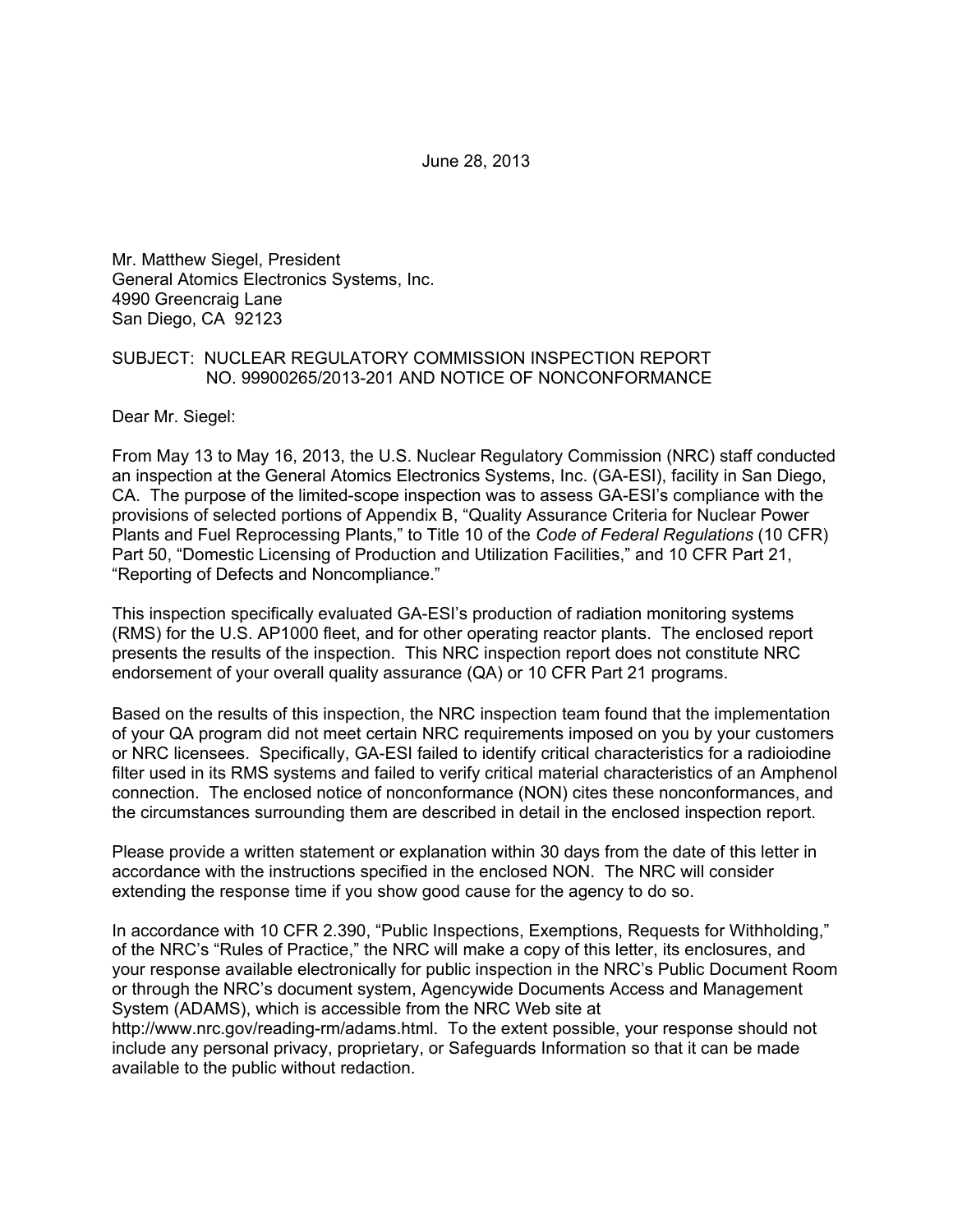$M.$  Siegel  $-2 -$ 

If personal privacy or proprietary information is necessary to provide an acceptable response, then please provide a bracketed copy of your response that identifies the information that should be protected and a redacted copy of your response that deletes such information. If you request that such material be withheld from public disclosure, you *must* specifically identify the portions of your response that you seek to have withheld and provide in detail the bases for your claim (e.g., explain why the disclosure of information will create an unwarranted invasion of personal privacy or provide the information required by 10 CFR 2.390(b) to support a request for withholding confidential commercial or financial information). If the inclusion of Safeguards Information is necessary to provide an acceptable response, please provide the level of protection described in 10 CFR 73.21, "Protection of Safeguards Information: Performance Requirements."

Sincerely,

**/RA/** 

Richard A. Rasmussen, Chief Electrical Vendor Branch Division of Construction Inspection and Operational Programs Office of New Reactors

Docket No.: 99900265

Enclosures:

- 1. Notice of Nonconformance
- 2. Inspection Report 99900265/2013-201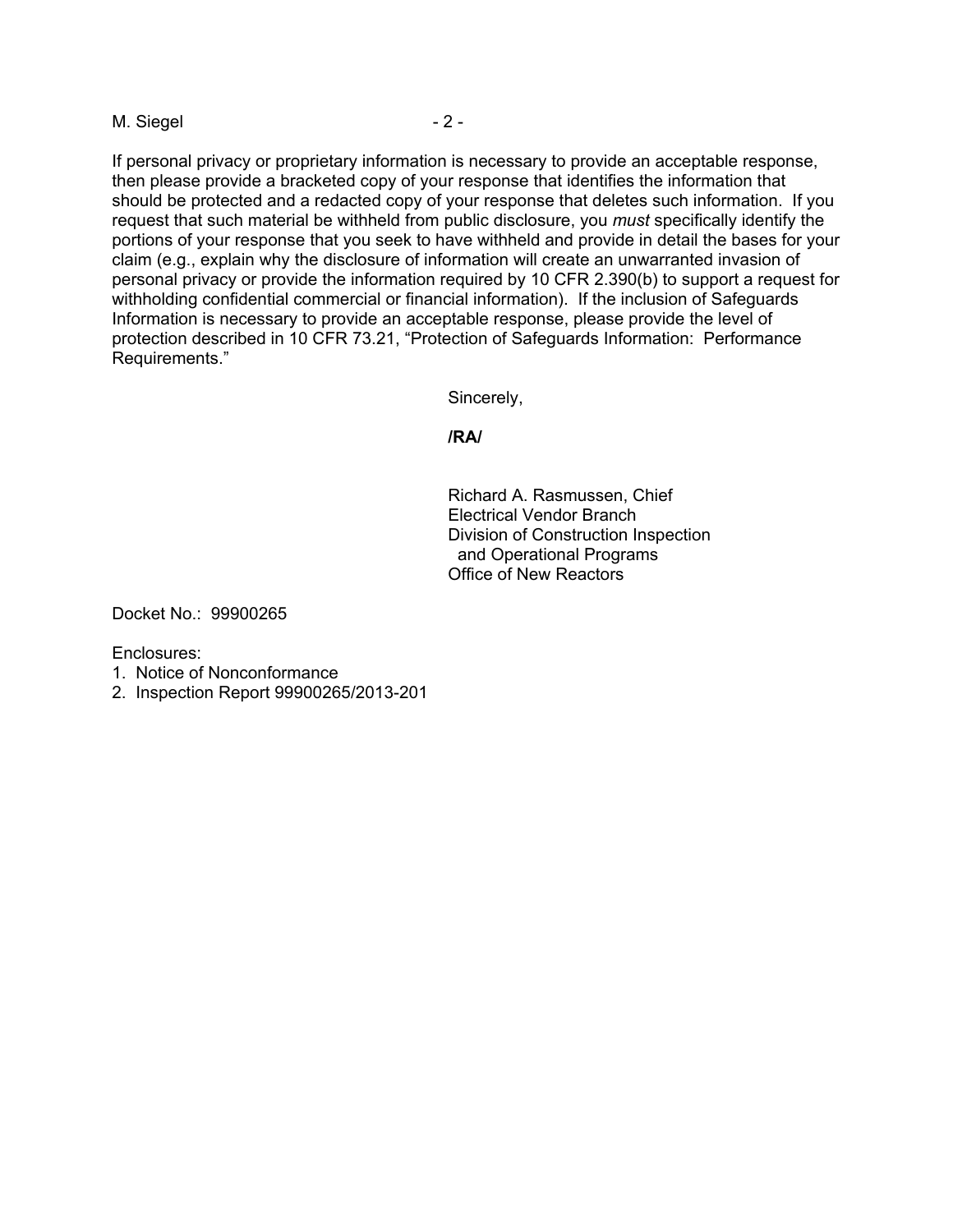$M.$  Siegel  $-2 -$ 

If personal privacy or proprietary information is necessary to provide an acceptable response, then please provide a bracketed copy of your response that identifies the information that should be protected and a redacted copy of your response that deletes such information. If you request that such material is withheld from public disclosure, you must specifically identify the portions of your response that you seek to have withheld and provide in detail the bases for your claim (e.g., explain why the disclosure of information will create an unwarranted invasion of personal privacy or provide the information required by 10 CFR 2.390(b) to support a request for withholding confidential commercial or financial information). If safeguards information is necessary to provide an acceptable response, please provide the level of protection described in 10 CFR 73.21, "Protection of Safeguards Information: Performance Requirements."

Sincerely,

**/RA/** 

Richard A. Rasmussen, Chief Electrical Vendor Branch Division of Construction Inspection and Operational Programs Office of New Reactors

Docket No.: 99900265

Enclosures:

1. Notice of Nonconformance

2. Inspection Report 99900265/2013-201

#### **DISTRIBUTION:**

ASakadales ERoach KKavanagh RidsNroDcip RidsNroDcipCMVB RidsNroDcipCEVB John.Morris@ga-esi.com Kevin.Bonser@ga-esi.com keith.asmussen@ga.com

| <b>ADAMS Accession No.: ML13164A351</b> |                             |                                                               | *Concurred via email | <b>NRC-001</b> |  |
|-----------------------------------------|-----------------------------|---------------------------------------------------------------|----------------------|----------------|--|
|                                         |                             | <b>OFFICE</b>   NRO/DCIP/CEVB   NRO/DCIP/CEVB   NRO/DCIP/CQAB |                      | NRO/DCIP/CQAB  |  |
| <b>NAME</b>                             | <b>DBollock</b>             | <b>GGalletti</b>                                              | PPrescott            | ABelen         |  |
| <b>DATE</b>                             | 6/13/2013                   | 6/13/2013                                                     | 6/18/2013            | 6/13/2013      |  |
|                                         | <b>OFFICE</b> NRO/DCIP/CAEB | NRO/DCIP/CEVB                                                 |                      |                |  |
| <b>NAME</b>                             | TFrve                       | RRasmussen                                                    |                      |                |  |
| <b>DATE</b>                             | 6/20/2013                   | 6/28/2013                                                     |                      |                |  |

**OFFICIAL RECORD COPY**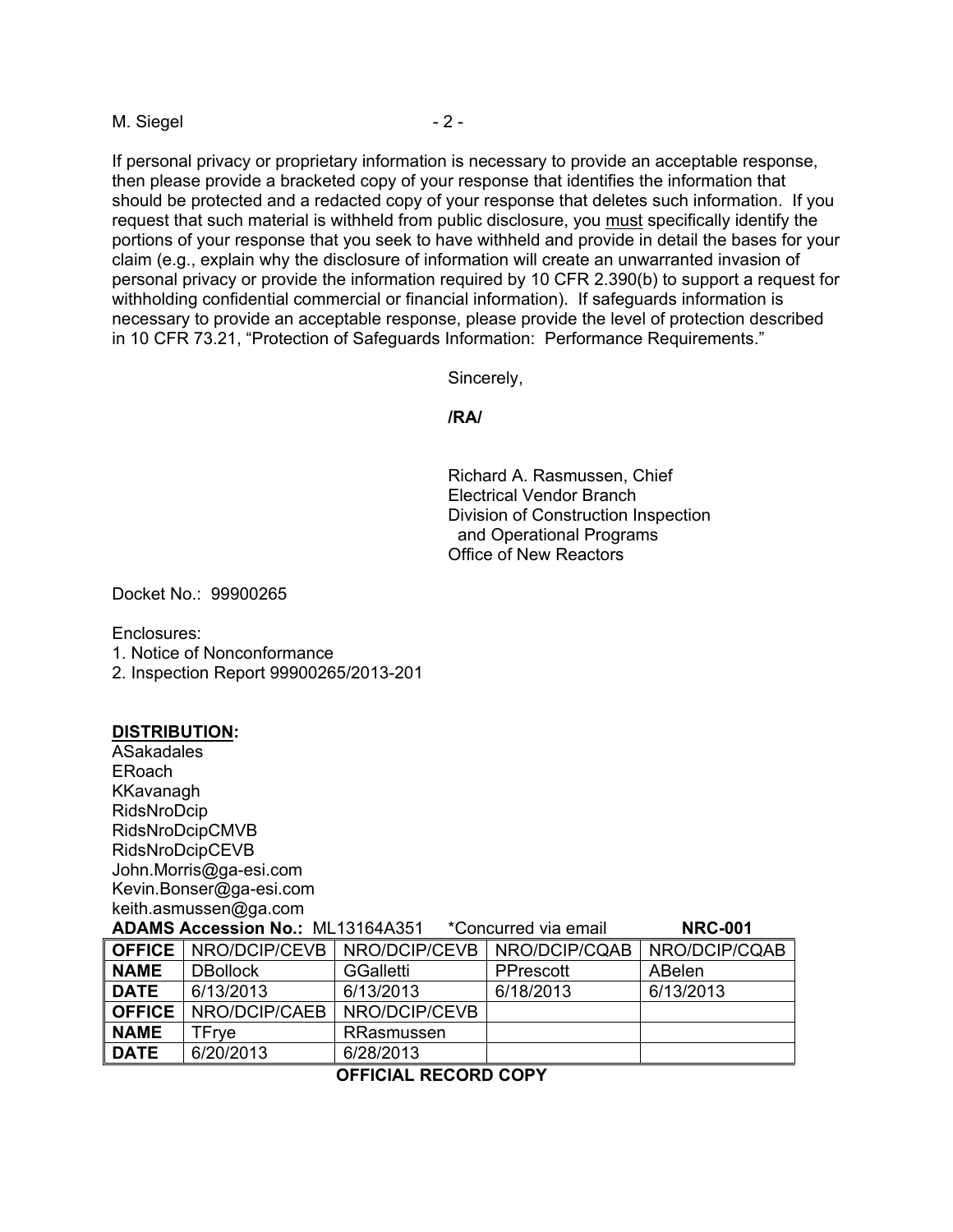### **NOTICE OF NONCONFORMANCE**

General Atomics Electronic Systems, Inc. Change of the Control of Docket No.: 99900265 San Diego, CA Inspection Report No.: 99900265/2013-201

Based on the results of a U.S. Nuclear Regulatory Commission (NRC) inspection conducted at the General Atomics Electronic Systems, Inc. (GA-ESI) facility in San Diego, CA, on May 13–16, 2013, certain activities were not conducted in accordance with NRC requirements that NRC licensees contractually imposed on GA-ESI:

A. Criterion III, "Design Control," of Appendix B, "Quality Assurance Criteria for Nuclear Power Plants and Fuel Reprocessing Plants," to Title 10 of the *Code of Federal Regulations* (10 CFR) Part 50, "Domestic Licensing of Production and Utilization Facilities," states, in part, "measures shall also be established for the selection and review for suitability of application of materials, parts, equipment, and processes that are essential to the safety-related functions of the structures, systems, and components."

General Atomics procedure OP-7.3-240, "Safety-Related Commercial Grade Item Parts Acceptance," Rev L, dated January 3, 2013, Section 4.a, states, in part, that the critical characteristics shall be verified by a documented critical characteristics acceptance plan (CCAP) or checklist. It shall include:

- 1. tests and inspections to be performed according to CCAP
- 2. test methods and inspection techniques to be used
- 3. acceptance criteria previously derived from the technical evaluation
- 4. documentation requirements for inspection and test results

The documentation as a result of the tests and inspections shall become part of the documentation package that is stored with the purchase order.

Contrary to the above, as of May 16, 2013, NRC staff identified two examples where GA-ESI failed to establish adequate measures for the selection and review for suitability of application of materials, parts, equipment, and processes that are essential to the safety-related functions of the structures, systems, and components. Specifically:

- 1. GA-ESI procured commercial grade items for use in safety-related applications without verifying the functional critical characteristic of the radioiodine cartridge filter to demonstrate that it can collect particulates from an air sample.
- 2. GA-ESI's Amphenol connector documentation did not provide technical justification for the acceptance criteria for the critical characteristics regarding material composition.

This issue has been identified as Nonconformance 99900265/2013-201-01.

Please provide a written statement or explanation to the U.S. Nuclear Regulatory Commission, ATTN: Document Control Desk, Washington, DC 20555-0001, with a copy to the Chief, Construction Electrical Vendor Branch, Division of Construction Inspection and Operational Programs, Office of New Reactors, within 30 days of the date of the letter transmitting this notice of nonconformance. This reply should be clearly marked as a "Reply to a Notice of Nonconformance" and should include for each noncompliance: (1) the reason for the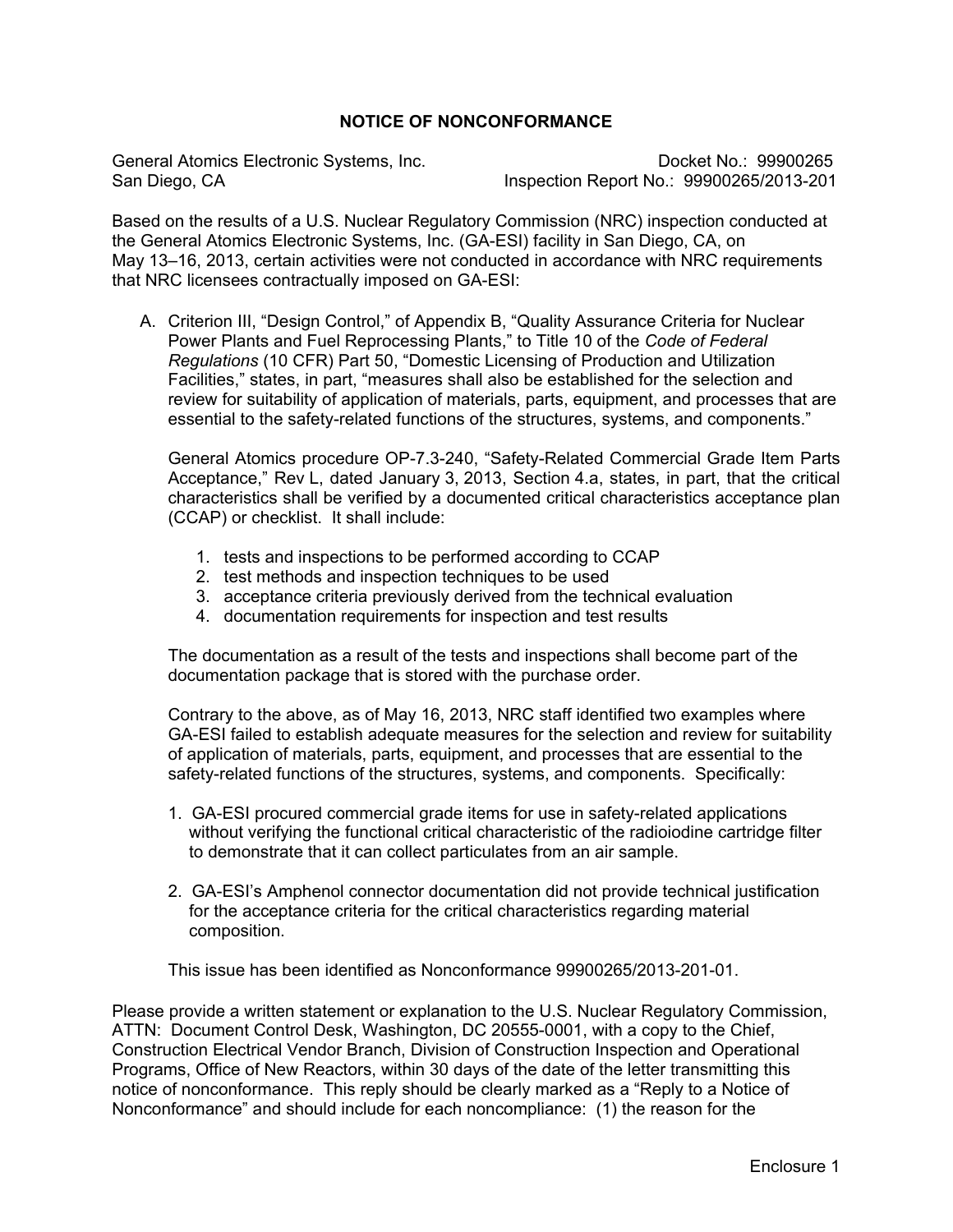noncompliance, or if contested, the basis for disputing the noncompliance, (2) the corrective steps that have been taken and the results achieved, (3) the corrective steps that will be taken to avoid noncompliance, and (4) the date when the corrective action will be completed. Where good cause is shown, the NRC will consider extending the response time.

Because your response will be made available electronically for public inspection in the NRC's Public Document Room or through the NRC's Agencywide Documents Access and Management System, which is accessible from the NRC Web site at http://www.nrc.gov/reading-rm/adams.html, to the extent possible, it should not include any personal privacy, proprietary, or Safeguards Information so that it can be made available to the public without redaction. If personal privacy or proprietary information is necessary to provide an acceptable response, then please provide a bracketed copy of your response that identifies the information that should be protected and a redacted copy of your response that deletes such information. If you request that such material be withheld, you must specifically identify the portions of your response that you seek to have withheld and provide in detail the bases for your claim of withholding (e.g., explain why the disclosure of information will create an unwarranted invasion of personal privacy or provide the information required by 10 CFR 2.390(b) to support a request for withholding confidential commercial or financial information). If Safeguards Information is necessary to provide an acceptable response, please provide the level of protection described in 10 CFR 73.21, "Protection of Safeguards Information: Performance Requirements."

Dated this the 28th day of June 2013.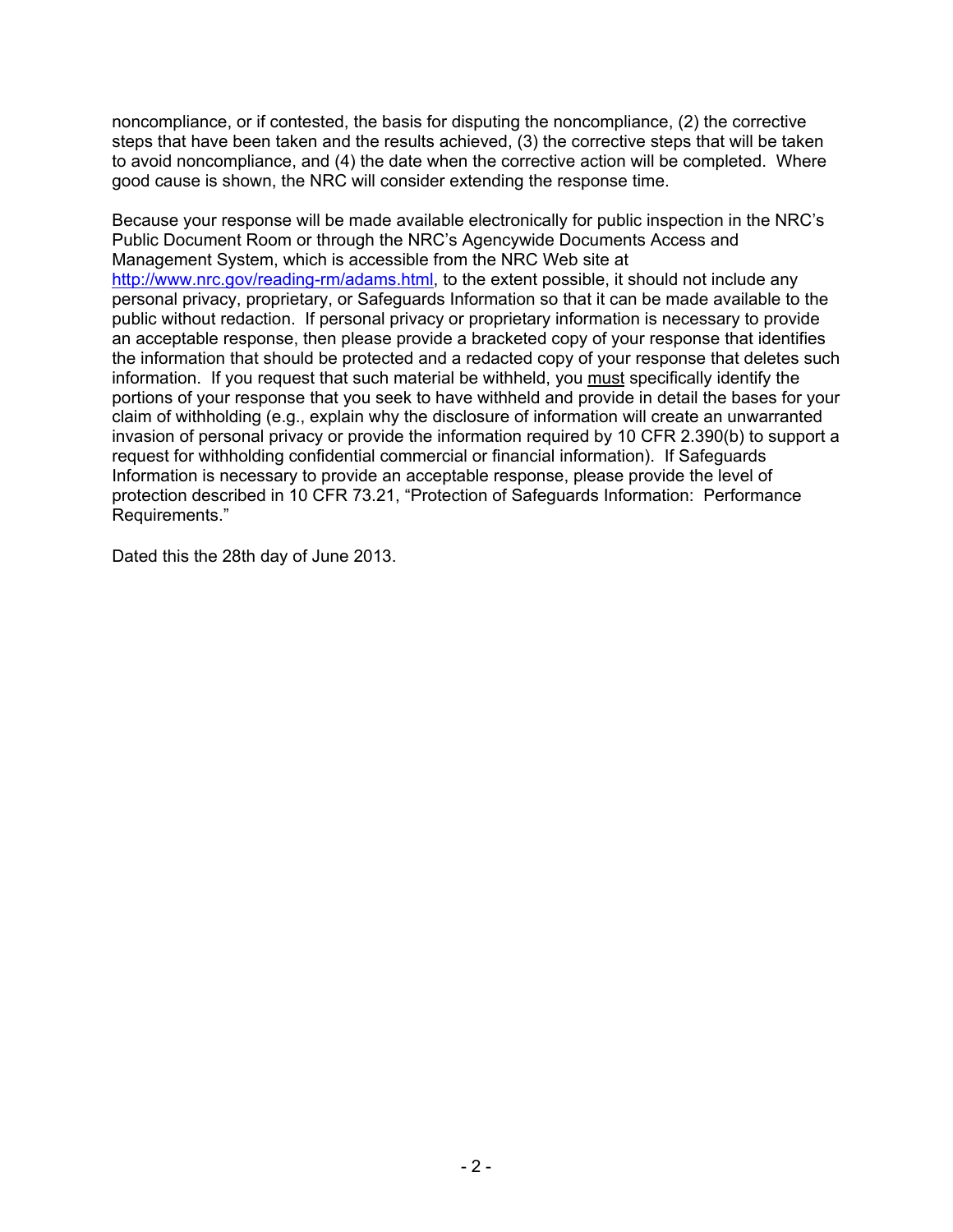#### **U.S. NUCLEAR REGULATORY COMMISSION OFFICE OF NEW REACTORS DIVISION OF CONSTRUCTION INSPECTION AND OPERATIONAL PROGRAMS VENDOR INSPECTION REPORT**

| Docket No.:              | 99900265                                                                                                                                                                                                                                                                      |
|--------------------------|-------------------------------------------------------------------------------------------------------------------------------------------------------------------------------------------------------------------------------------------------------------------------------|
| Report No.:              | 99900265/2013-201                                                                                                                                                                                                                                                             |
| Vendor:                  | General Atomics Electronics Systems Inc.<br>4990 Greencraig Lane<br>San Diego, CA 92123                                                                                                                                                                                       |
| <b>Vendor Contact:</b>   | John Morris, Director, RMS Programs<br>Telephone: 858-522-8425<br>E-mail: john.morris@ga-esi.com                                                                                                                                                                              |
| Background:              | General Atomics Electronics Systems, Inc., is a provider of<br>radiation monitoring systems and replacement parts of those<br>systems for the U.S. commercial nuclear fleet. They are also<br>producing the radiation monitoring systems for the U.S. AP1000<br>new reactors. |
| <b>Inspection Dates:</b> | May 13-16, 2013                                                                                                                                                                                                                                                               |
| Inspection Team Leader:  | Douglas Bollock, NRO/DCIP/CEVB                                                                                                                                                                                                                                                |
| Inspectors:              | Paul Prescott, NRO/DCIP/CQAB<br>Greg Galletti, NRO/DCIP/CEVB<br>Aixa Belen, NRO/DCIP/CQAB                                                                                                                                                                                     |
| Approved by:             | Richard A. Rasmussen, Chief<br><b>Electrical Vendor Branch</b><br>Division of Construction Inspection and Operational Programs<br><b>Office of New Reactors</b>                                                                                                               |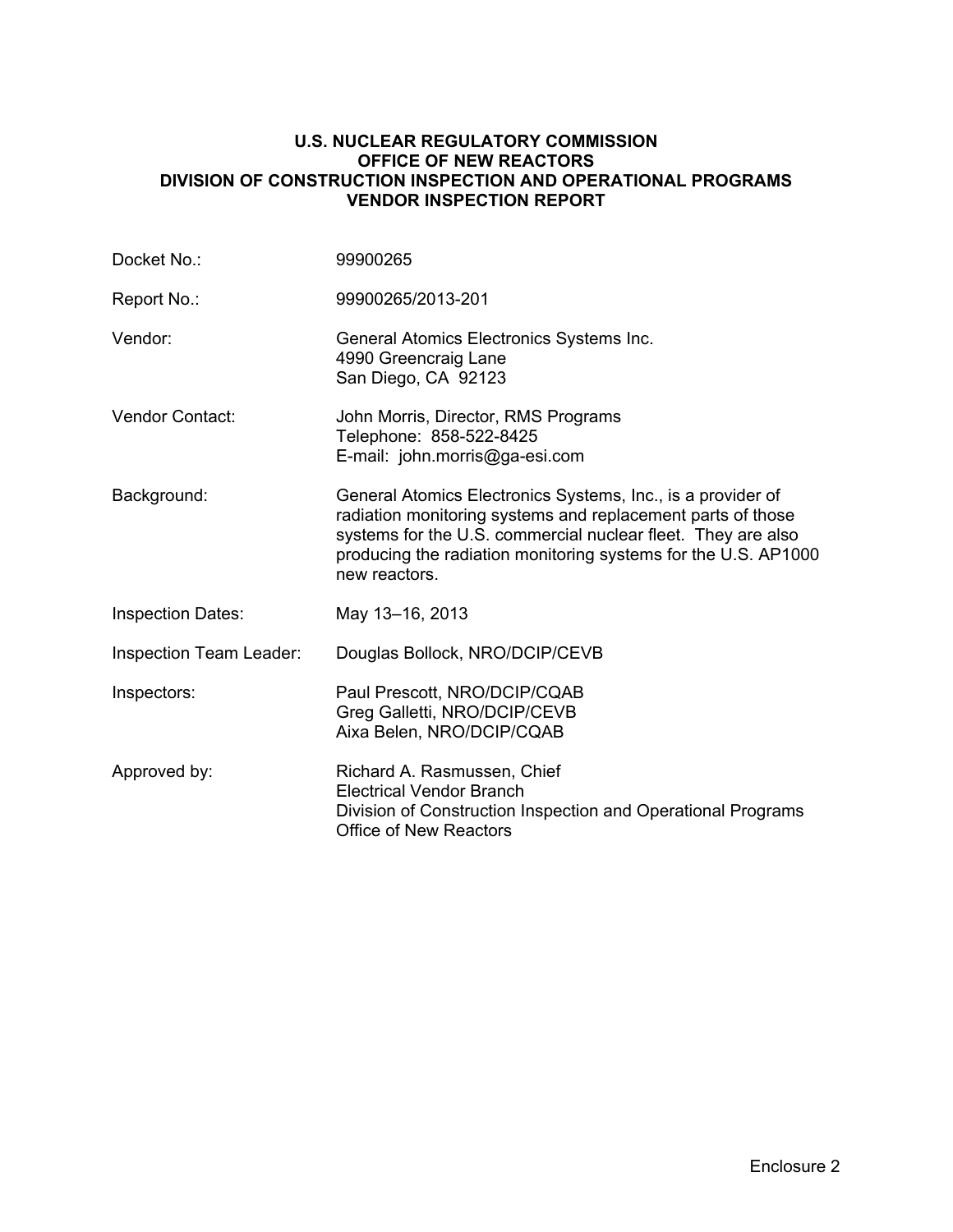## **EXECUTIVE SUMMARY**

#### General Atomics Electronics Systems Inc. 99900265/2013-201

The U.S. Nuclear Regulatory Commission (NRC) conducted this vendor inspection to verify aspects of the implementation by General Atomics Electronics Systems Inc. (GA-ESI), of its quality assurance (QA) program as required by Appendix B, "Quality Assurance Criteria for Nuclear Power Plants and Fuel Reprocessing Plants," to Title 10 of the *Code of Federal Regulations* (10 CFR) Part 50, "Domestic Licensing of Production and Utilization Facilities," and 10 CFR Part 21, "Reporting of Defects and Noncompliance."

This inspection specifically evaluated GA-ESI's design, production, and dedication of safety-related radiation monitoring systems (RMS) for the U.S. AP1000 new reactors. GA-ESI also produces other RMSs for operating commercial nuclear plants in the United States and provides repair and replacement of those systems. The NRC inspection team reviewed the procurement, design, production, commercial grade dedication, and testing of the GA-ESI RMS systems, along with reviewing GA-ESI's 10 CFR Part 21 program. The NRC conducted this inspection at GA-ESI's facility in San Diego, CA.

The following regulations served as the bases for this NRC inspection:

- Appendix B to 10 CFR Part 50
- 10 CFR Part 21

The inspectors used Inspection Procedure (IP) 43002, "Routine Inspections of Nuclear Vendors," dated April 25, 2011, IP 43004, "Inspection of Commercial-Grade Dedication Programs," dated April 25, 2011, and IP 36100, "Inspection of 10 CFR Part 21 and Programs for Reporting Defects and Noncompliance," dated February 13, 2012.

The information below summarizes the results of this inspection.

### 10 CFR Part 21

The inspectors determined that GA-ESI appropriately translated the requirements of 10 CFR Part 21 into implementing procedures and, for those activities that the inspectors reviewed, implemented them as required by GA-ESI procedures. No findings of significance were identified.

#### Commercial Grade Dedication

The inspectors reviewed GA-ESI's implementing procedures governing the commercial-grade dedication program to verify compliance with the requirements of Criterion III, "Design Control," and Criterion VII, "Control of Purchased Material, Equipment, and Services," of Appendix B to 10 CFR Part 50.

Based on this review, the inspectors issued Nonconformance 99900265/2013-201-01 for GA-ESI's failure to implement the regulatory requirements of Criterion III, "Design Control," of Appendix B to 10 CFR Part 50. Specifically, GA-ESI failed to verify critical characteristics related to flow and efficiency of a radioiodine filter cartridge and electrical connector material to demonstrate that the components would be able to perform their safety function.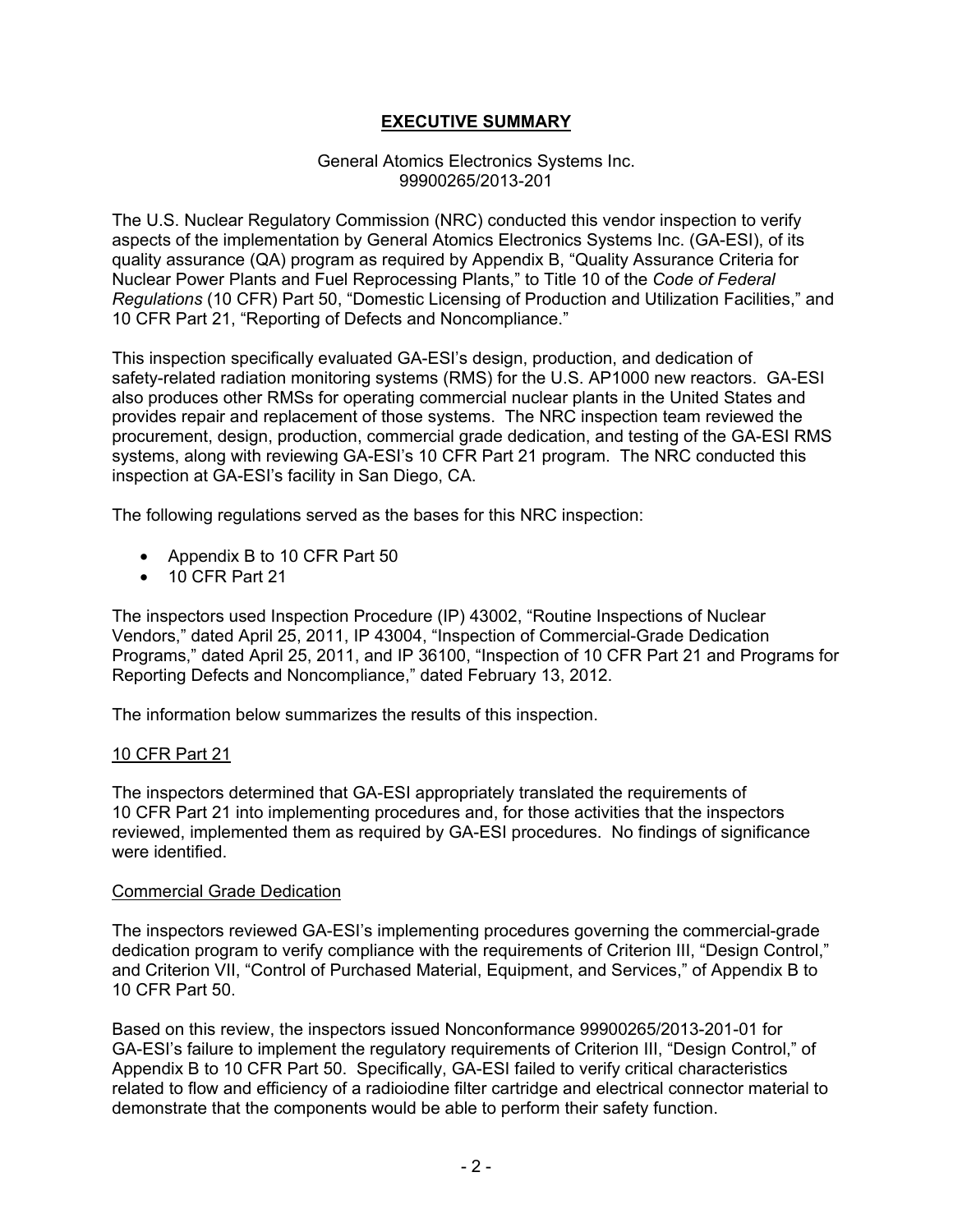#### Design Control

The inspectors determined, based on the samples reviewed, that the vendor design control process met the requirements of Criterion III, "Design Control," of Appendix B to 10 CFR Part 50. With the exception of Nonconformance 99900265/2013-201-01, in section 2 Commercial Grade Dedication of this report, no findings of significance were identified.

#### Procurement

The inspectors determined that GA-ESI's procurement processes conformed to the requirements of Criteria IV, "Procurement Document Control," and VII, "Control of Purchased Material, Equipment, and Services," of Appendix B to 10 CFR Part 50 and that GA-ESI's QA policy and procedures were being effectively implemented for the AP1000 RMS work. No findings of significance were identified.

#### Testing

The inspectors determined that GA-ESI's testing quality controls conformed to the requirements of Criteria XI, "Test Control" of Appendix B to 10 CFR Part 50 and that GA-ESI's QA policy and procedures were being effectively implemented for the AP1000 RMS work. No findings of significance were identified.

#### Measuring and Test Equipment

The inspectors determined that GA-ESI has established a program that adequately controls calibration and use of measuring and test equipment (M&TE) in accordance with the regulatory requirements of Criterion XII, "Control of Measuring and Test Equipment," of Appendix B to 10 CFR Part 50. No findings of significance were identified.

#### Nonconformances and Corrective Actions

The inspectors determined that the implementation of GA-ESI's programs for control of nonconforming material, parts, or components and corrective action were consistent with the regulatory requirements in Criterion XV, "Nonconforming Materials, Parts, or Components," and Criterion XVI, "Corrective Action," of Appendix B to 10 CFR Part 50. No findings of significance were identified.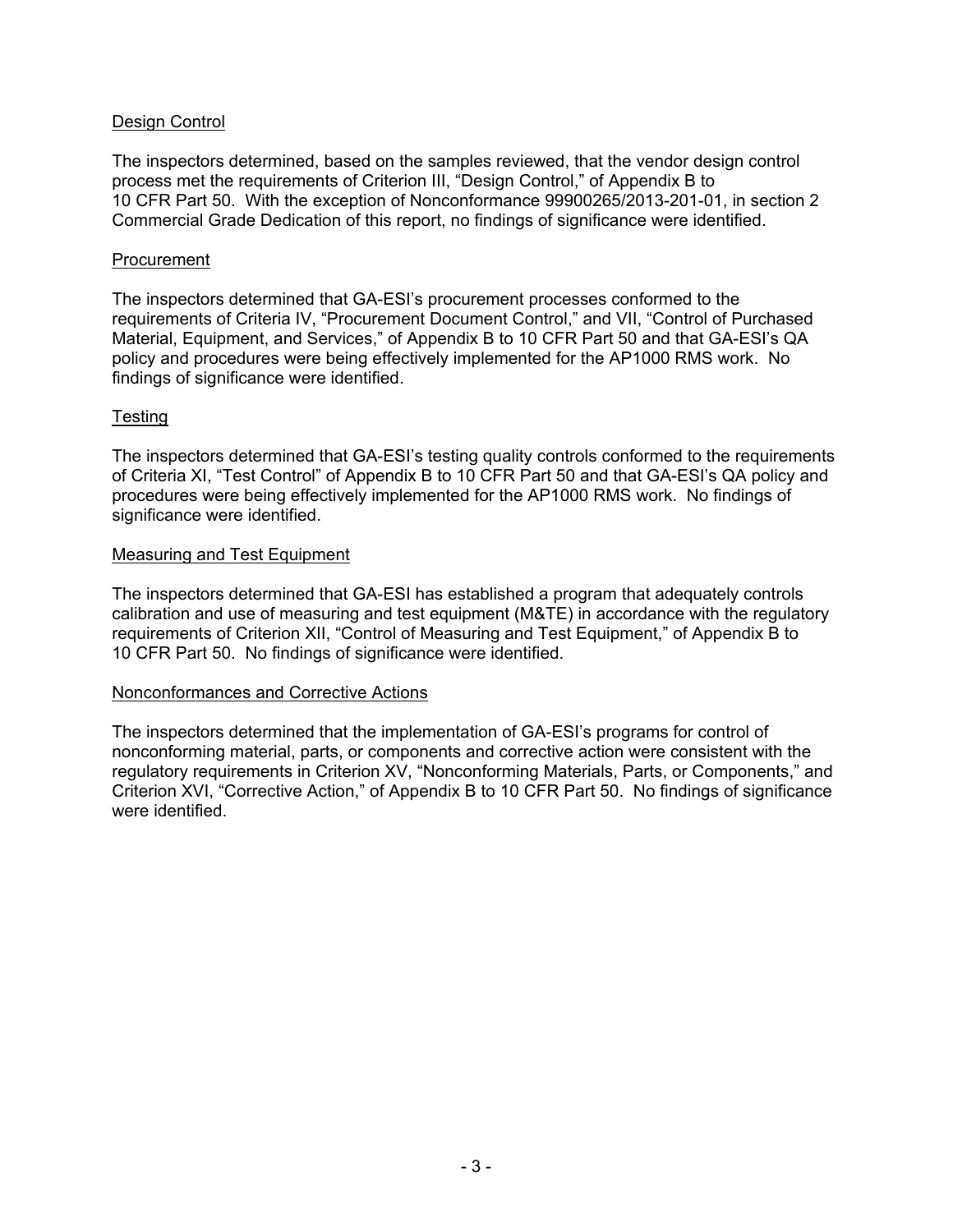# **REPORT DETAILS**

#### **1. 10 CFR Part 21 Program**

#### a. Inspection Scope

The inspectors reviewed General Atomics Electronics Systems, Inc.'s (GA-ESI's) policies and implementing procedures that govern its Title 10 of the *Code of Federal Regulations* (10 CFR) Part 21 program to verify compliance with the requirements of 10 CFR Part 21, "Reporting of Defects and Noncompliance." The inspectors interviewed the quality assurance (QA) director and staff members of GA-ESI, on the implementation of the Part 21 program and reviewed a sample of completed 10 CFR Part 21 evaluations.

The inspectors also reviewed GA-ESI's procedures that govern corrective action and the control and correction of nonconforming items to verify an adequate link to the 10 CFR Part 21 process.

#### b. Observations and Findings

OP-1.4-180, "Compliance with 10 CFR 21," Revision J, April 16, 2013, establishes the requirements for GA-ESI's compliance with the requirements in 10 CFR Part 21. QAP 22-01, "Verification of 10 CFR 21 Compliance," Revision G, April 5, 2013, provides the guidance for conducting 10 CFR Part 21 evaluations and meeting the requirements. Also, the inspectors verified that QAP 15-01, "Administration of Nonconforming Items," and QP-017, "Corrective and Preventative Action," provide a connection to the 10 CFR Part 21 program. To confirm adequate implementation of the process, two 10 CFR Part 21 evaluations were reviewed. The inspectors concluded that GA-ESI's 10 CFR Part 21 evaluations were adequate.

The inspectors observed that GA-ESI satisfied the posting requirements in 10 CFR 21.6, "Posting Requirements." The postings included a copy of Section 206 of the Energy Reorganization Act of 1974, as amended, a copy of 10 CFR Part 21, and a notice containing the information of OP-1.4-180.

The inspectors verified a sample of GA-ESI's purchase orders (PO), and determined that GA-ESI had implemented a program consistent with the requirements in 10 CFR 21.31, "Procurement Documents," for specifying the applicability of 10 CFR Part 21 in its POs for basic components.

#### c. Conclusions

The inspectors determined that GA-ESI appropriately translated the requirements of 10 CFR Part 21 into implementing procedures and, for those activities that the inspectors reviewed, implemented them as GA-ESI procedures required. No findings of significance were identified.

### **2. Commercial Grade Dedication**

### a. Inspection Scope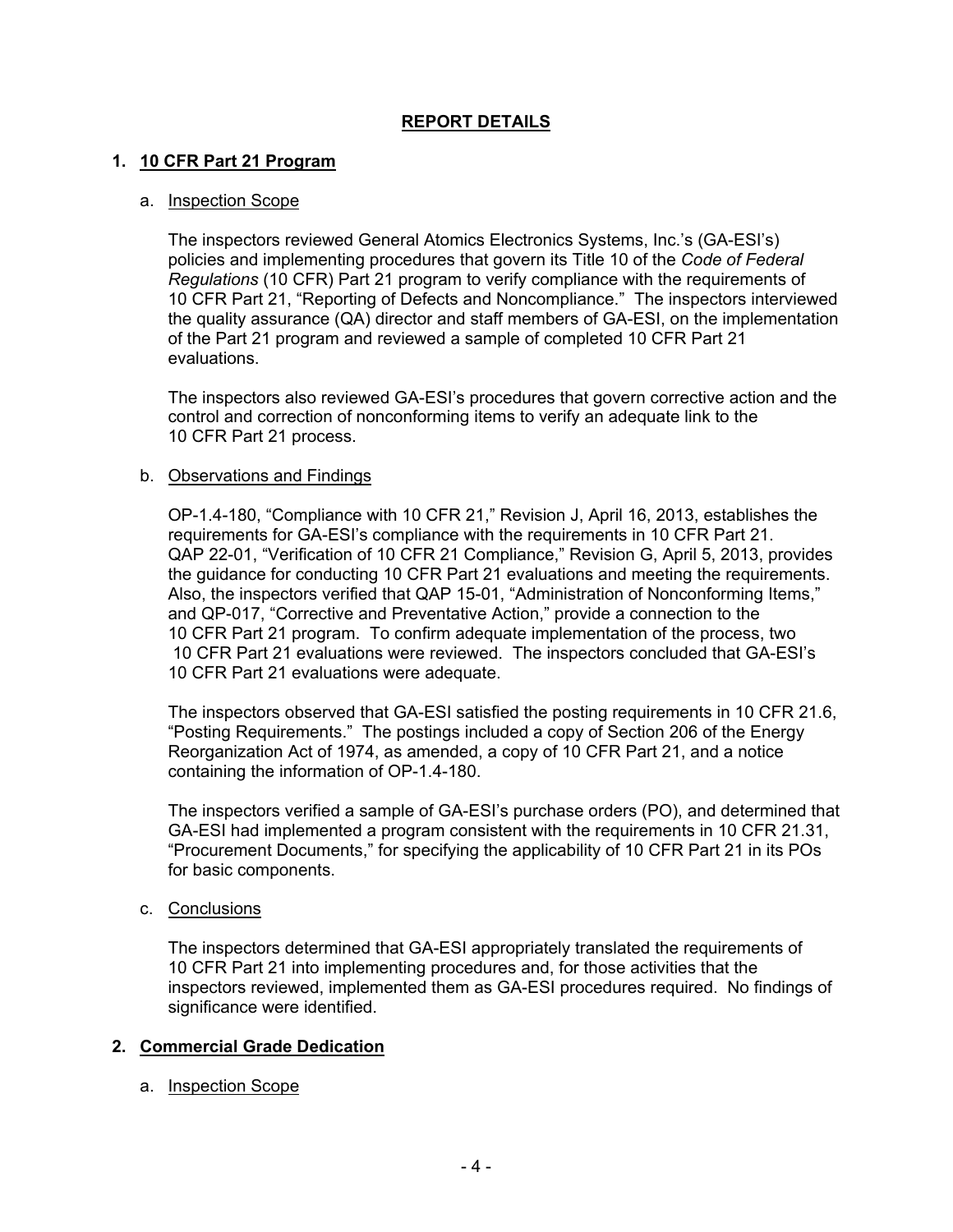The inspectors' review of GA-ESI's commercial grade dedication process focused on activities associated with U.S. AP1000 RMS system components. The inspectors reviewed a sample of CGD packages to determine if the process identified in GA-ESI's procedure OP-7.3-240, "Safety-Related Commercial Grade Item Parts and Acceptance," Revision L, dated January 3, 2013, for dedicating its components related to the U.S. AP1000 RMS system was being adequately implemented. OP-7.3-240 provided instructions for evaluating commercial grade items that have safety-related applications in RMS equipment supplied by GA-ESI. A commercial grade item may be furnished as an integral part of RMS equipment at original assembly by GA-ESI or as a spare or replacement part for equipment previously assembled and delivered to the customer. The inspectors observed the dedication testing of RMS replacement system components by GA-ESI staff. The inspectors discussed the dedication process with GA-ESI management and technical staff associated with performance of the CGD process.

### b. Observations and Findings

During review of Dedication Package Number 50015405-001, "Cartridge, Radioiodine Sampler," the inspectors identified two critical characteristics related to flow and efficiency of the filter that were not identified or verified in the associated dedication package. The inspectors determined that, without verifying the critical characteristics of flow and efficiency, GA-ESI was unable to demonstrate that the radioiodine filter cartridge was capable of performing its safety function as documented in the technical evaluation. The technical evaluation documented the filter cartridge as a passive mechanical part whose normal function is to filter and collect particulates of a predetermined size from sampled air. This issue is identified as the first example of Nonconformance 99900265/2013-201-01.

During review of Dedication Package Number 50042695-001, "Conn, MHV, SKT, NON-CONST, Clamp" (Amphenol electrical connectors), the inspectors noted that GA-ESI identified material critical characteristics related to insulation, which was specified to be Teflon and the connector, which was specified to be silver-plated. The "determination of critical characteristics" sheet required that the material be visually inspected. The inspectors' review of the dedication package did not find any justification for suitability of a visual inspection. This was based, in part, that a survey was not conducted of the vendor to determine its controls of material used in the connectors. The inspectors determined that without physically verifying the critical characteristics for material, GA-ESI was unable to demonstrate that the Amphenol electrical connectors were suitable for performing their safety function as documented in the technical evaluation. Specifically, that the silver-plated connector was in fact silver and had the required conductive properties and the Teflon was actually Teflon and had the proper insulation properties. The technical evaluation documented the Amphenol electrical connectors as a passive mechanical part whose normal function is to allow an electrical connection by mechanical means. This issue is identified as the second example of Nonconformance 99900265/2013-201-01. GA-ESI initiated CAPA Number 2254 to address the two issues.

# c. Conclusions

The inspectors reviewed GA-ESI's policies and implementing procedures that govern the commercial-grade dedication program to verify compliance with the requirements of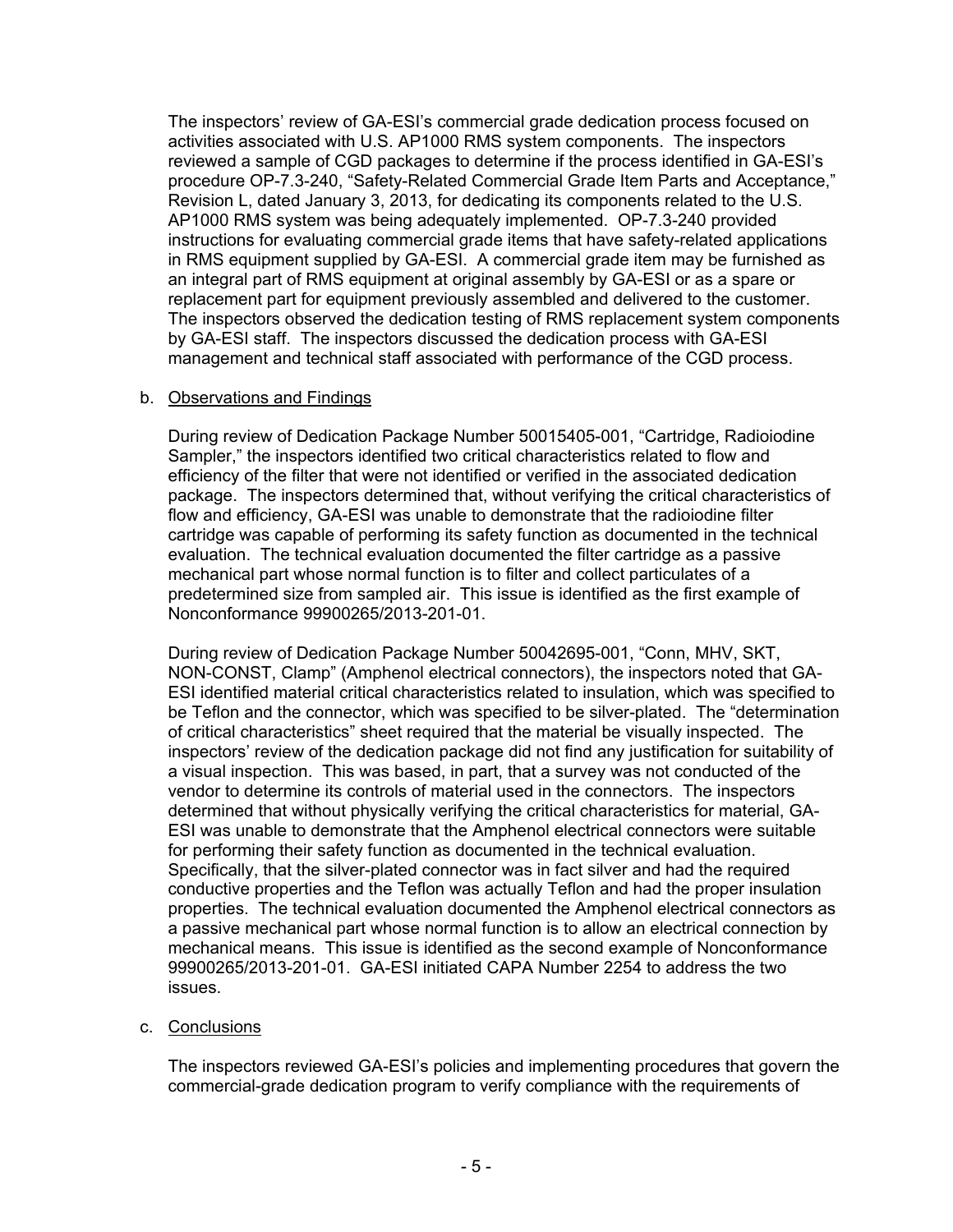Criterion III, "Design Control," and Criterion VII, "Control of Purchased Material, Equipment, and Services," of Appendix B to 10 CFR Part 50.

Based on this review, the inspectors issued Nonconformance 99900265/2013-201-01 for GA-ESI's failure to adequately verify critical characteristics related to flow and efficiency of a radioiodine filter cartridge and electrical connector material to demonstrate that the components would be able to perform their safety function.

### **3. Design Control**

### a. Inspection Scope

The inspectors reviewed GA-ESI's policies and implementing procedures that govern the design control program to verify compliance with the regulatory requirements in Criterion III, "Design Control," of Appendix B, "Quality Assurance Program Criteria for Nuclear Power Plants and Fuel Reprocessing Plants," to 10 CFR Part 50, "Domestic Licensing of Production and Utilization Facilities."

The inspectors also reviewed a sample of procurement and system design specification documents, assembly drawings, bills of materials, engineering change notices (ECNs) and in-process nonconformance reports, and associated GA ESI POs. In addition, the team reviewed GA-ESI's test reports to verify that the vendor was maintaining adequate design control with respect to the results from the qualification testing related to the first article (qualification unit) of the Radiation High Range Monitor module of the RMS.

The inspectors evaluated a sample of design requirements related to both environmental (CE102 conducted emissions, high-frequency, 10 kilohertz to 2 megahertz) and seismic testing requirements for both operating-basis earthquake and safe-shutdown earthquake qualifications. In addition, the inspectors reviewed samples of recent ECN's and inprocess nonconformance reports associated with the Containment High Range Monitor design and ongoing qualification testing implementation.

The inspectors also discussed the design control program with GA-ESI's management and technical staff. The attachment to this inspection report lists the documents reviewed by the inspectors.

### b. Observations and Findings

Section 3-01, "Design Control Assurance," of GA-ESI's Quality Assurance Procedure (QAP) describes GA-ESI's design control process in accordance with the applicable regulatory requirements and relevant industry standards such as Military Standards (Mil-Spec) and Institute of Electrical and Electronics Engineers guidelines. The inspectors confirmed that GA-ESI's design control process provides controls for design inputs and outputs, analyses and testing, records and reports, and interface controls between Westinghouse Electric Corporation (WEC) and GA-ESI.

The inspectors verified that the sample of WEC AP1000 procurement specification and system specification documents reviewed were adequately translated into GA-ESI's qualification plans and testing procedures.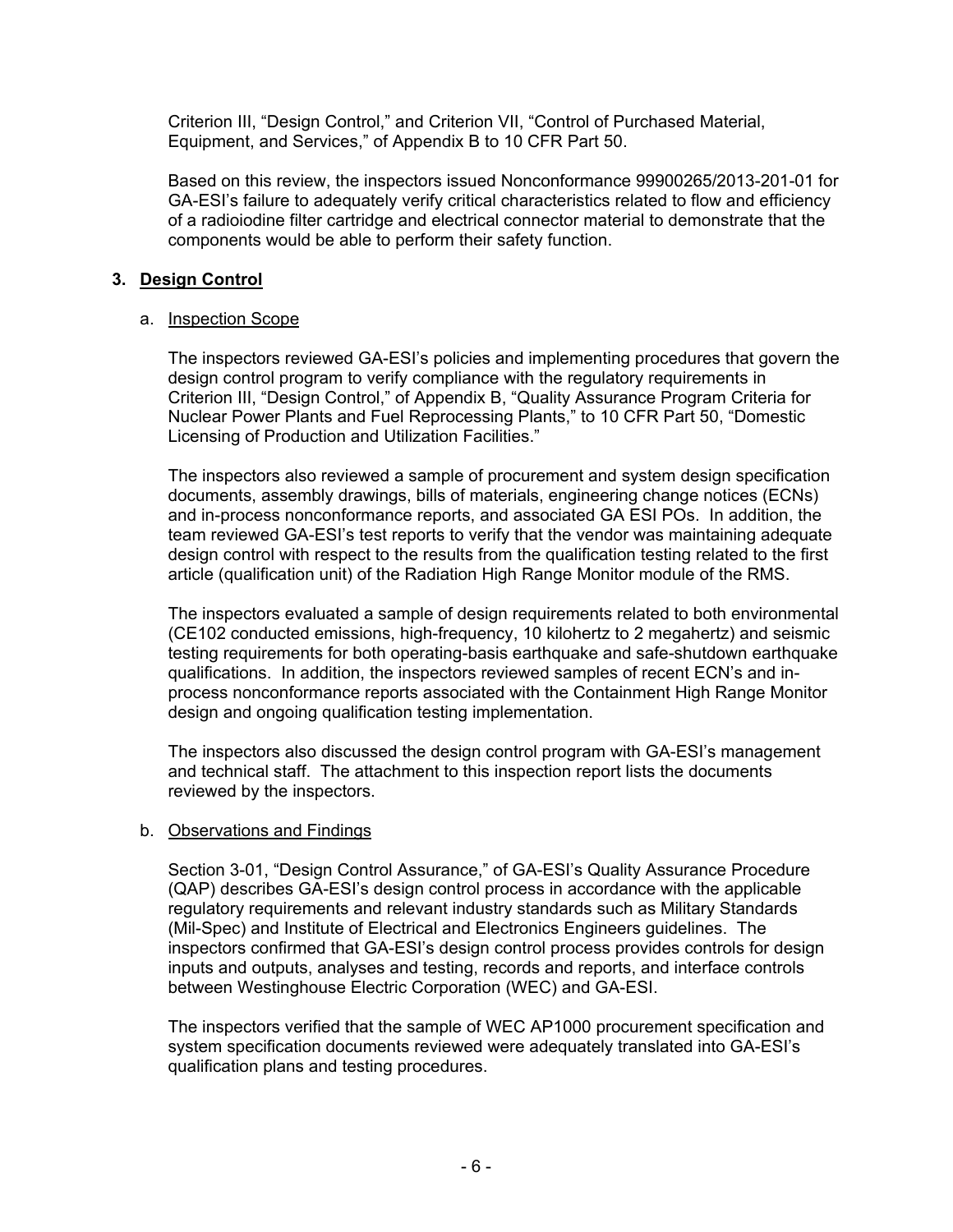Examples of both, internally generated changes, based on recent electromagnetic interference and radio-frequency interference testing results, and external change requests from WEC to account for plant configuration changes, were adequately identified, and design changes incorporated into pertinent design documents and drawings.

The inspectors confirmed that (1) design documents specified and included the appropriate technical and quality requirements, (2) WEC and GA-ESI coordinated sufficiently on the Containment High Range Monitor design for the ongoing AP1000 components, (3) GA-ESI integrated independent design reviews and verification activities consistent with the design control program requirements into the design and testing documentation and performed activities in accordance with those procedures, and (4) GA-ESI effectively controlled and implemented design changes.

## c. Conclusions

The inspectors determined, based on the samples reviewed, that the vendor design control process met the requirements of Criterion III, "Design Control," of Appendix B to 10 CFR Part 50. With the exception of Nonconformance 99900265/2013-201-01, in Section 2, Commercial Grade Dedication, of this report no findings of significance were identified.

## **4. Procurement**

## a. Inspection Scope

The inspectors reviewed GA-ESI's policies and procedures for procurement processes to verify compliance with Criterion IV and Criterion VII of Appendix B to 10 CFR Part 50. Specifically, the inspection evaluated GA-ESI's procurement controls to ensure they included the regulatory requirements, design basis, and other applicable requirements in procurement documents for the U.S. AP1000 new reactor RMS systems. In addition, the inspectors reviewed GA-ESI's applicable implementing procedures, along with samples of POs that contained work scopes, contract services requirements, supplier quality assurance program descriptions, and methods GA-ESI used to dedicate suppliers of commercial items and services.

The inspectors reviewed GA-ESI's PO number 45032546, dated November 24, 2009, from Westinghouse associated with the AP1000 radiation monitoring systems for Vogtle Units 3 and 4. The PO identified the items that were safety-related: APP-PXS-JS-161, 162, 163 Containment High Range Monitors, and APP-VBS-JS-01A, 01B for the Main Control Room Supply Air Duct Monitors for both units. Additionally, the PO specified that the associated seismic and environmental qualification testing was to be performed as a safety-related service.

The inspectors reviewed Westinghouse's document, APP-RMS-GP-001, "AP-1000 Radiation Monitoring System Procurement Specification document," Revision 0, dated November 2009, that provided the technical specifications for the containment high range monitors and main control room supply air duct monitors. Additionally, the inspectors reviewed Drawing Number 04641501-CRS, "Configuration Requirements Specification, Heat Traced Fixed Filter PIG [Particulate, Iodine, and Gas] Monitor," Revision B, dated October 16, 2012. The document translated the technical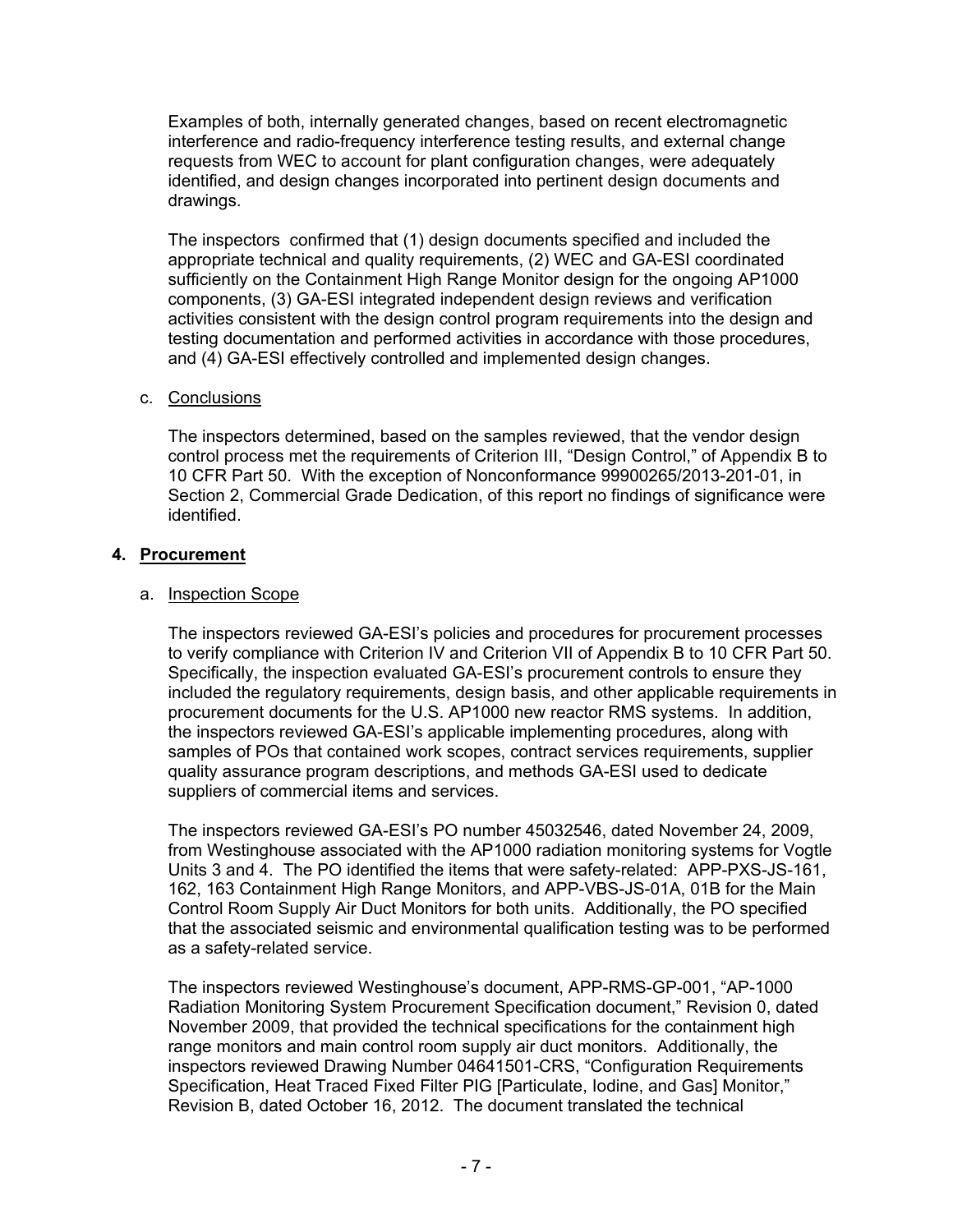specifications into the software requirements for the Main Control Room Supply Air Duct Radiation Monitor.

The inspectors reviewed GA-ESI's Quality Assurance Manual which details the controls established to ensure procurement documents and purchased items and services meet applicable technical and quality requirements. The inspectors also reviewed QAP 7-01, "Purchased Material, Equipment and Services Acceptability Controls," Revision G, dated December 31, 2012, which describes GA-ESI's process for verifying and documenting the acceptability of purchased material, equipment, or services and QAP 04-01, "Procurement Document Review," Revision P, dated April 5, 2013, describes the process of inclusion of the applicable quality and customer requirements in the POs.

The inspectors reviewed GA-ESI's approved suppliers' list (ASL) entries and noted that the majority are commercial-grade suppliers. Also, the inspectors reviewed QAP-4-04, "Authorized Suppliers," Revision F, dated April 5, 2013, which explains the method for the qualification of selected suppliers and the steps for the administration of the quality assurance controlled ASL. The ASL includes general information of the vendor, the service or items they supplied, standards applied, dates of the last survey or audit performed, and the dates of the next audit and surveys.

#### b. Observations and Findings

The inspectors' review determined that the technical and quality requirements from these documents accurately reflect PO documentation for the safety-related U.S. AP1000 RMS systems and are contractually passed down to GA-ESI suppliers through POs. The inspectors also determined that GA-ESI's documentation associated with the translation of PO requirements into technical specifications was complete and accurate.

The inspectors reviewed a sample of POs to verify that specific procurement requirements were met and documented correctly. Also, the inspectors verified that the POs included, as applicable, scope of work, right of access to facilities and records for source inspections and audits, reporting and approving disposition of nonconformances, references to specific drawings, codes, and specifications.

### c. Conclusions

The inspectors determined that GA-ESI's procurement processes conformed to the requirements of Criteria IV, "Procurement Document Control," and VII, "Control of Purchased Material, Equipment, and Services," of Appendix B to 10 CFR Part 50 and that GA-ESI's QA policy and procedures were being effectively implemented for the AP1000 RMS work. No findings of significance were identified.

### **5. Testing**

### a. Inspection Scope

The inspectors reviewed GA-ESI's policies and procedures governing the implementation of its testing program to verify compliance with Appendix B to 10 CFR Part 50. Specifically, the inspectors evaluated samples of equipment testing related to the U.S. AP1000 RMS systems. In addition, the inspectors sampled GA-ESI's Measuring and Test Equipment (M&TE) calibration records for test equipment to ensure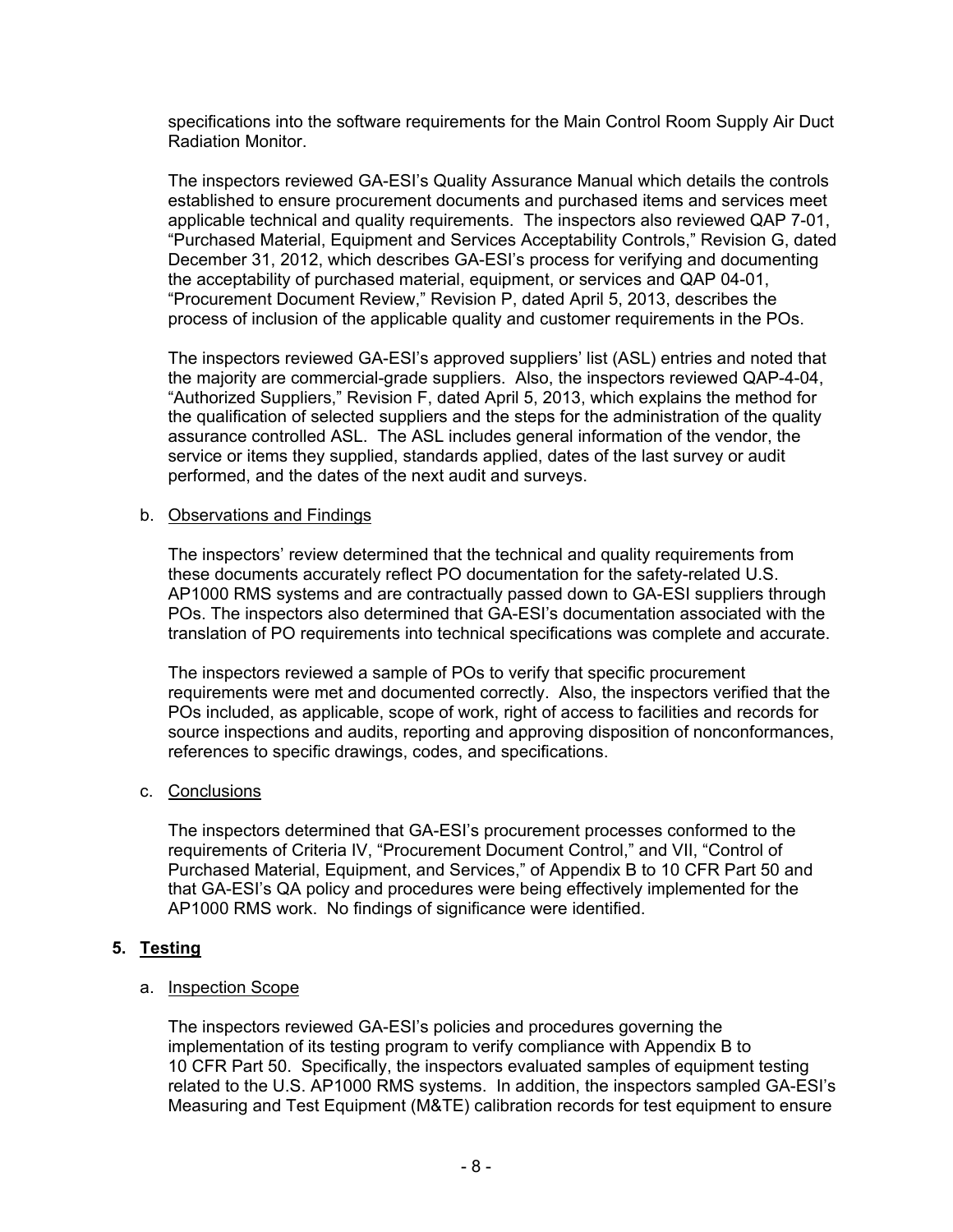that all requirements of instrument and testing devices used in activities affecting quality were properly controlled. The inspectors reviewed QC 108B, "Inspection of Pump/Motor Assembly," Revision C, dated January 18, 2012, which describes the testing procedure for the metal bellows pump and includes the acceptance criteria. The inspectors reviewed A58307, "Acceptance Test Procedure, PWA, Temperature Controller Backplane," Revision B, dated April 19, 2012, which describes the testing procedure and includes the acceptance criteria.

### b. Observations and Findings

The inspectors observed and evaluated the testing for metal bellows pumps that are used to provide a sample air flow for volumetric sample calculations for the AP1000 RMS 2200. The testing was performed as part of the dedication process for the pumps. The inspectors verified that testing was performed according to the procedure; the parameters measured were inside the acceptance criteria; and the measuring and test equipment used were calibrated.

In addition, the inspectors observed the functional test on the printed circuit boards associated with the temperature controller backplane assembly. The inspectors verified that testing was performed according to the procedure; the parameters measured were inside the acceptance criteria; and the measuring and test equipment used were calibrated.

### c. Conclusions

Based on the sample of documentation reviewed, the inspectors determined that GA-ESI's testing controls satisfy the regulatory requirements set forth in Criterion XI, "Test Control," Appendix B to 10 CFR Part 50. No findings of significance were identified.

### **6. Measuring and Test Equipment**

### a. Inspection Scope

The inspectors reviewed M&TE policies and procedures to determine if GA-ESI's controls were in compliance with the regulatory requirements of Criterion XII, "Control of Measuring and Test Equipment," of Appendix B to 10 CFR Part 50. In addition, the inspectors verified the implementation of M&TE control through direct observation of inspection activities of GA-ESI personnel and review of certificates of calibration for a sample of M&TE. The inspectors reviewed evaluations performed by GA-ESI of commercial calibration services supplier, Anmar Metrology, and confirmed that the surveys evaluated Anmar's QA program documentation and processes against acceptance criteria of ISO IEC 17025 and ISO 9001:2008 to assure control of critical M&TE calibration processes. Process included detailed audit plans, checklist, summary report, letter to commercial calibration supplier and calibration laboratory accreditation documentation.

### b. Observations and Findings

The inspectors evaluated a sample of M&TE associated with the testing and production of the Containment High Range Monitor module. Specifically, the NRC High Range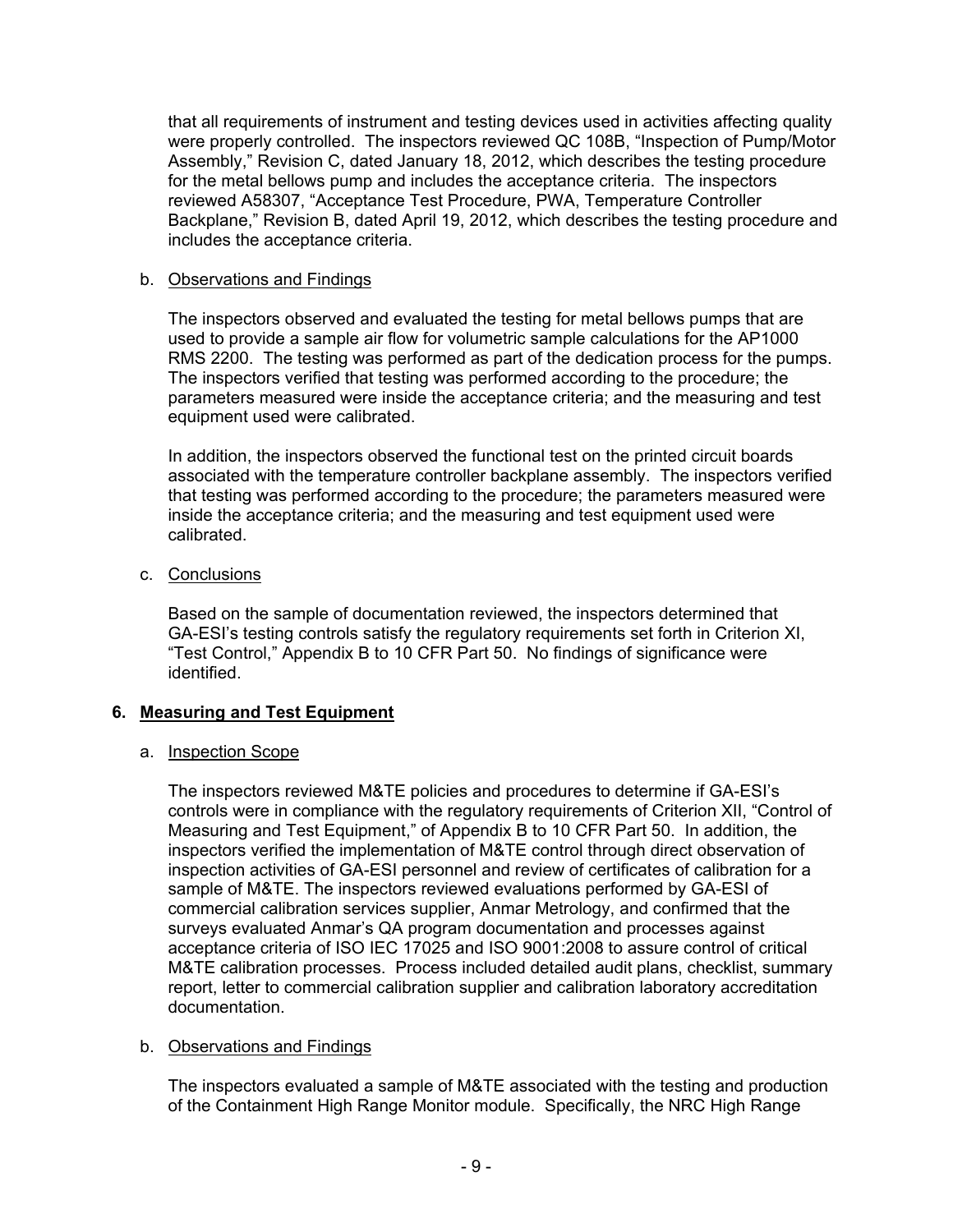Monitor, Revision A, dated August 13, 2012, and Production Order Package, Order 300005763, "Containment High Range Monitor Assembly," dated July 5, 2012, and confirmed that the vendor used calibrated equipment for testing and production in accordance with GA-ESI's testing procedures. The inspectors confirmed that the instruments were calibrated and appropriate for the range of operation for each described activity.

The inspectors evaluated GA-ESI's calibration frequency for common items and discussed the basis for the calibration frequency with GA-ESI personnel. The inspectors confirmed that the calibration frequency was based on standards recommended by the original equipment manufacturer, operational experience, and frequency of use.

Additionally, GA-ESI's supplier calibration services oversight process was evaluated. The inspectors confirmed that the accreditation covered the ranges of parametric values for which these devices were used during testing. The inspectors confirmed traceability to National Institute of Standards and Technology calibration standards and that all test and inspection equipment used for the observed inspection and test activities were controlled, documented, and current for calibration requirements.

### c. Conclusions

The inspectors determined that GA-ESI has established a program that adequately controls calibration and use of M&TE in accordance with the regulatory requirements of Criterion XII, "Control of Measuring and Test Equipment," of Appendix B to 10 CFR Part 50. No findings of significance were identified.

### **7. Nonconformances and Corrective Actions**

#### a. Inspection Scope

The inspectors reviewed GA-ESI's policies and procedures governing the implementation of nonconforming components and corrective actions to verify compliance with Criterion XV, "Nonconforming Materials, Parts, or Components," and Criterion XVI, "Corrective Action," of Appendix B to 10 CFR Part 50. In addition, the inspectors conducted several interviews of GA-ESI's management and technical staff about the evaluation process of nonconforming components and corrective actions. The inspectors also reviewed QAP 15-01, "Administration of Nonconforming Items," Revision N, April 4, 2013, that describes the requirements for identification, documentation, evaluation, segregation, disposition, and control of nonconforming items.

The inspectors reviewed QAP 16-01, "Corrective and Preventative Action," Revision M, January 14, 2013, that describes the processes and procedures for addressing conditions adverse to quality.

#### b. Observations and Findings

While conducting a review of GA-ESI's nonconformance reports called Quality Notifications (QN) and Corrective Action/Preventative Action reports (CAPA), the inspectors noted that GA-ESI takes extra steps in evaluating its CAPAs to identify root causes, if available, and actions to prevent recurrence. Inspectors also verified that all GA-ESI CAPAs are reviewed for 10 CFR Part 21 reportability. In addition, the inspectors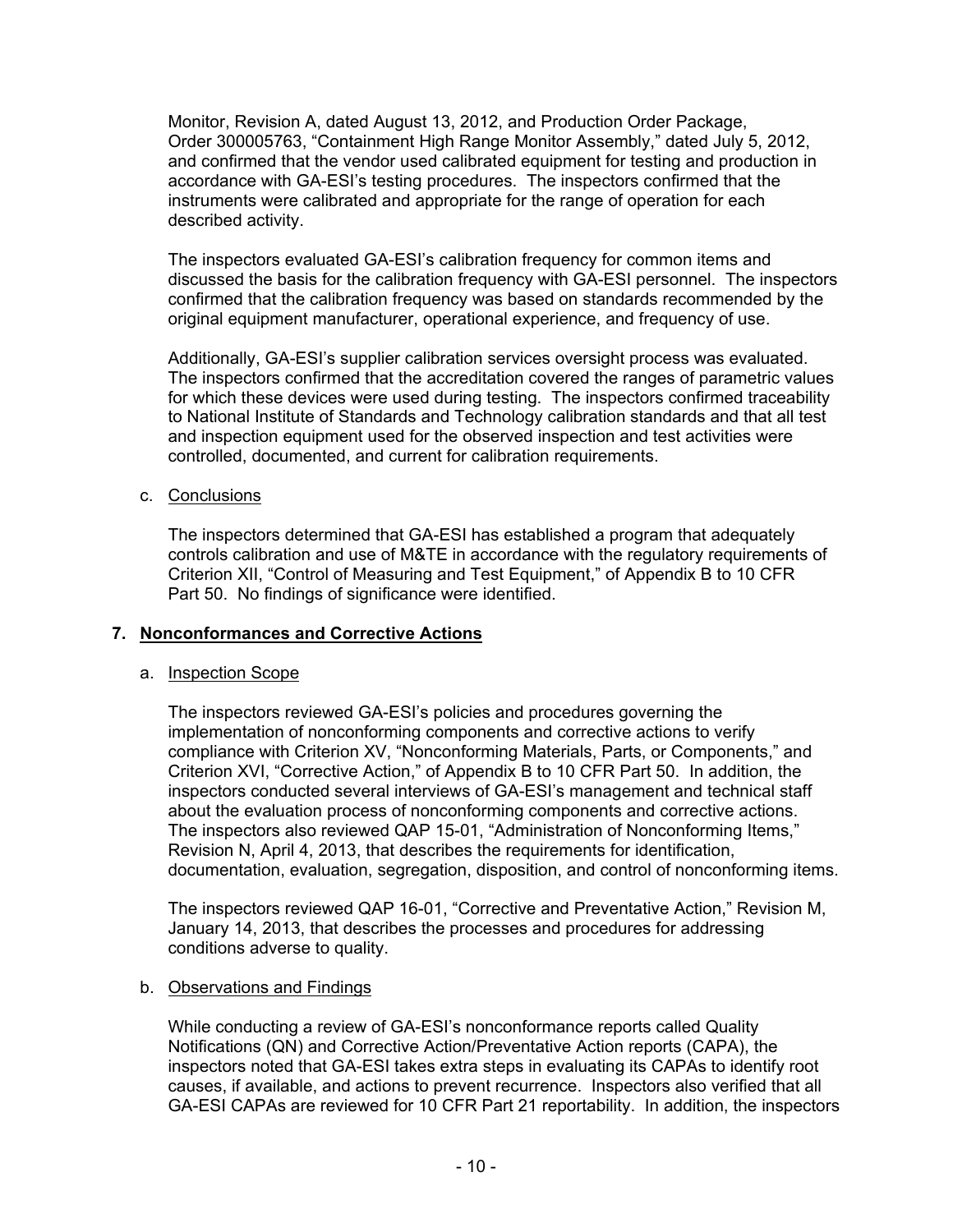noted that GA-ESI QNs are reviewed by Quality Assurance engineers to determine if there is a potential 10 CFR Part 21 reportability, in which case a CAPA is created for the evaluation. QNs are also reviewed during a frequent Material Review Board meeting, which occurs between two to five times a week, in which any QN that has potential 10 CFR Part 21 reportability is addressed in the group review, including engineering, and quality assurance personnel.

The inspectors verified that, for the sample of nonconformances reviewed, GA-ESI had: (1) dispositioned the nonconformances it identified in accordance with GA-ESI approved procedures, (2) presented an appropriate technical justification for various dispositions, (3) taken adequate action with regard to the nonconforming material or item, and (4) subjected all identified nonconformances, as appropriate, to a 10 CFR Part 21 assessment or evaluation. The inspectors also reviewed a sample of corrective action documents to ensure that conditions adverse to quality: (1) were properly identified and correctly dispositioned in the appropriate processes, (2) contained proper management review approval, and (3) were evaluated for their effect on the item's safety function or qualification, when applicable.

### c. Conclusions

The inspectors determined that the implementation of GA-ESI's programs for control of nonconforming material, parts, or components and corrective action were consistent with the regulatory requirements in Criterion XV and Criterion XVI of Appendix B to 10 CFR Part 50. No findings of significance were identified.

## **7. Entrance and Exit Meetings**

On May 13, 2013, the inspectors presented the inspection scope during an entrance meeting with Mr. Matthew Siegel, President of GA-ESI, and other GA-ESI personnel. On May 16, 2013, the inspectors presented the inspection results during an exit meeting with Mr. Siegel and other GA-ESI personnel.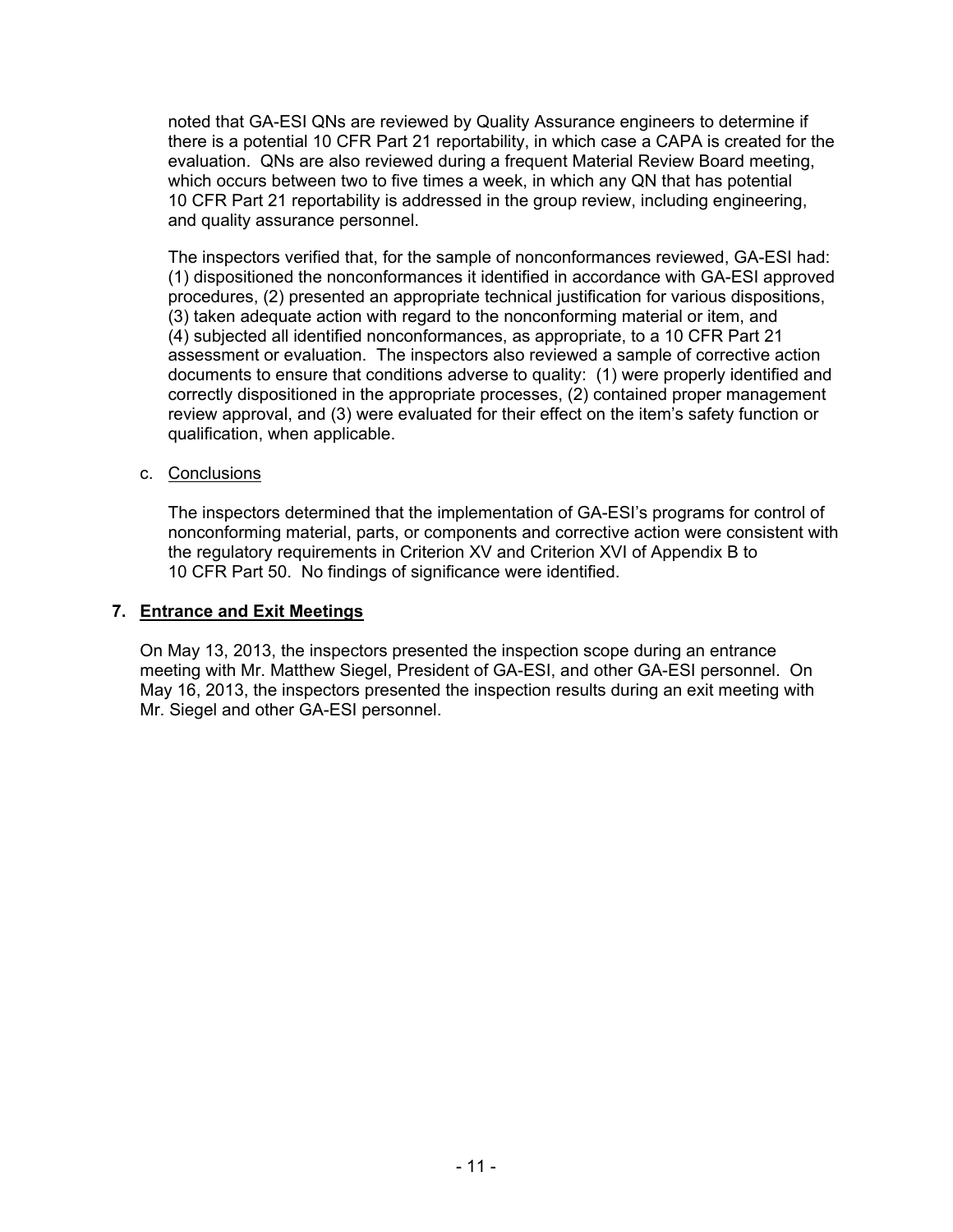# **ATTACHMENT**

# **1. PERSONS CONTACTED AND NRC STAFF INVOLVED**

| <b>Name</b>           | <b>Title</b>                         | <b>Affiliation</b> | <b>Entrance</b> | <b>Exit</b> | Interviewed |
|-----------------------|--------------------------------------|--------------------|-----------------|-------------|-------------|
| <b>Matthew Siegel</b> | President                            | <b>GA-ESI</b>      | X               | X           |             |
| <b>John Morris</b>    | Director of Quality<br>Assurance     | <b>GA-ESI</b>      | X               | X           | X           |
| <b>Steven Karsten</b> | <b>RMS</b>                           | <b>GA-ESI</b>      | X               | X           | X           |
| <b>Steven Babb</b>    | <b>Quality Assurance</b>             | <b>GA-ESI</b>      | X               |             |             |
| <b>Ben Gibbens</b>    | Production                           | <b>GA-ESI</b>      | X               |             |             |
| Keith Asmussen        | Licensing                            | <b>GA-ESI</b>      | X               | X           |             |
| <b>Junaid Razvi</b>   | <b>Nuclear</b><br>Compliance         | <b>GA-ESI</b>      | X               | X           | X           |
| Jimmy Duffy           | <b>RMS</b>                           | <b>GA-ESI</b>      | X               | X           | X           |
| <b>Paul Starenas</b>  | Manufacturing/Ops                    | <b>GA-ESI</b>      | X               | X           |             |
| Douglas Brown         | Engineering                          | <b>GA-ESI</b>      | X               | X           |             |
| <b>Art Evans</b>      | Engineering                          | <b>GA-ESI</b>      | X               | X           |             |
| John Ladrillano       | <b>Quality Assurance</b>             | <b>GA-ESI</b>      | X               | X           | X           |
| Kevin Bonser          | <b>Quality Assurance</b>             | <b>GA-ESI</b>      | X               | X           | X           |
| Steven Jaramillo      | Lead Manufacturing<br>Specialist     | <b>GA-ESI</b>      |                 |             | X           |
| Phuong Nguyen         | QC Inspector                         | <b>GA-ESI</b>      |                 |             | X           |
| Laura Meza            | Production<br>Specialist             | <b>GA-ESI</b>      |                 |             | X           |
| Nathan White          | <b>RMS Electronics</b><br>Technician | <b>GA-ESI</b>      |                 |             | X           |
| Phil Newman           | <b>RMS Customer</b><br>Service       | <b>GA-ESI</b>      |                 | X           |             |
| Art Butt              | QA Engineer                          | <b>GA-ESI</b>      |                 | X           |             |
| <b>Ted Nance</b>      | <b>Quality Control</b>               | <b>GA-ESI</b>      |                 | X           |             |
| Neil Puri             | <b>Quality Assurance</b>             | <b>GA-ESI</b>      |                 | X           | X           |
| P. Mamode             | <b>System Engineer</b>               | <b>GA-ESI</b>      |                 |             | X           |
| I. Brslica            | <b>System Engineer</b>               | <b>GA-ESI</b>      |                 |             | X           |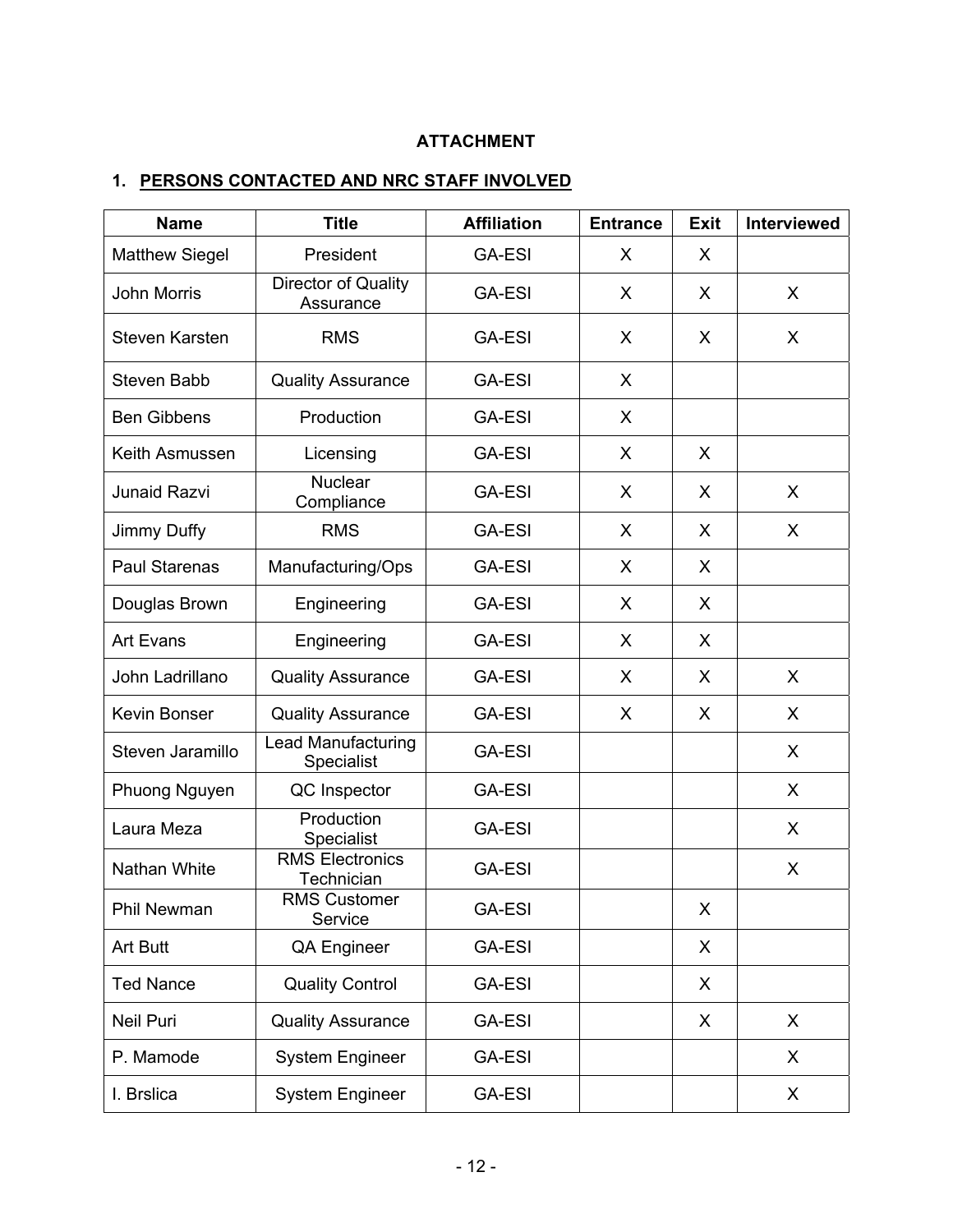| <b>Name</b>           | <b>Title</b>                     | <b>Affiliation</b> | <b>Entrance</b> | <b>Exit</b> | Interviewed |
|-----------------------|----------------------------------|--------------------|-----------------|-------------|-------------|
| T. Dagher             | <b>SE Manager</b>                | <b>GA-ESI</b>      |                 |             | X           |
| В.<br>Soukkyphiangkeo | QC Equipment<br>Calibration      | <b>GA-ESI</b>      |                 |             | Х           |
| Douglas Bollock       | <b>Inspection Team</b><br>Leader | <b>NRC</b>         | X               | X           |             |
| Paul Prescott         | <b>Inspection Team</b><br>Member | <b>NRC</b>         | X               | X           |             |
| Greg Galletti         | <b>Inspection Team</b><br>Member | <b>NRC</b>         | Х               | X           |             |
| Aixa Belen            | <b>Inspection Team</b><br>Member | <b>NRC</b>         | Χ               | Х           |             |

# **2. INSPECTION PROCEDURES USED:**

IP 43002, "Routine Inspections of Nuclear Vendors"

IP 43004, "Inspection of Commercial-Grade Dedication Programs"

IP 36100, "Inspection of 10 CFR Part 21 and Programs for Reporting Defects and Noncompliance"

## **3. ITEMS OPENED, CLOSED, AND DISCUSSED:**

| Item Number          | Status      | <u>Type</u> | Description   |
|----------------------|-------------|-------------|---------------|
| 99900265/2013-201-01 | <b>OPFN</b> | <b>NON</b>  | Criterion III |

### **4. DOCUMENTS REVIEWED:**

### GA-ESI Procedures

- QAP 16-01, "Corrective and Preventative Action," Revision M, January 14, 2013
- QP-017, "Corrective and Preventative Action," Revision K, January 4, 2013
- QAP 22-01, "Verification of 10 CFR 21 Compliance," Revision G, April 5, 2013
- OP-1.4-180, "Compliance with 10 CFR 21," Revision J, April 16, 2013
- QCI-608, "Corrective and Preventative Action Sharepoint Instruction," Revision A, December 10, 2012
- QAP 15-01, "Administration of Nonconforming Items," Revision N, April 4, 2013
- QAP 19-02, "Control of Customer Returns," Revision D, December 17, 2004
- 0357-8031, "Test Procedure CPU-I/O Board Bus, RM-80," Revision B, January 9, 1979
- 03579007, "Test Procedure, PC Assembly Burn-In RM-80," Revision F, January 15, 1982
- 03572019, "Supplemental Procedure for PWR, ISO, Motherboard, CPU, & I/O PCB Assemblies," Revision N, December 10, 1982
- 03572031, "Test Procedure-PC Assembly Input/Output," Revision U, November 9, 1978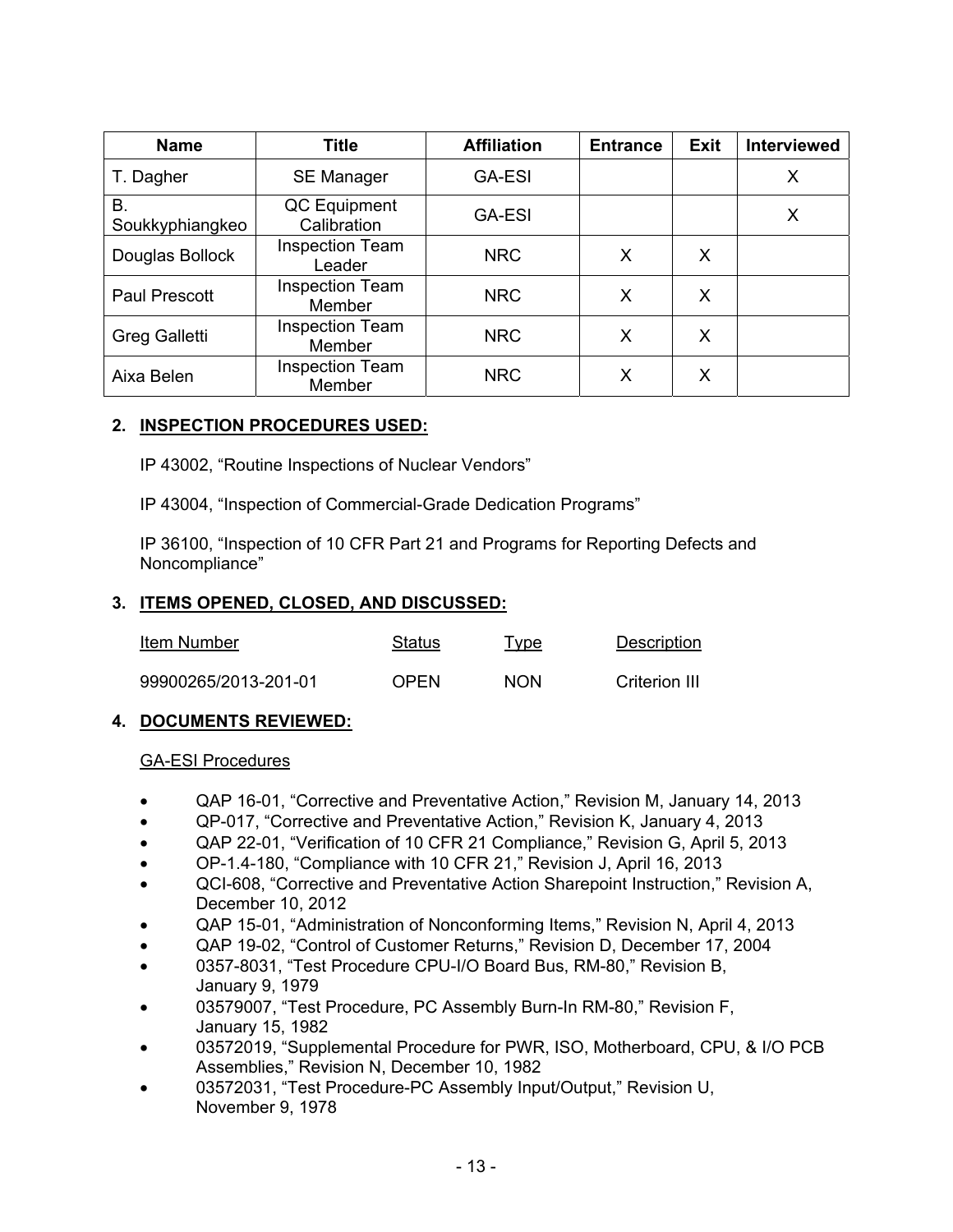- 03572030-018, "Manufacturing Work Instructions. PCA-I/O, RM-80," Revision B, June 7, 2011
- OP 4.0-120, "Design Documentation," Revision H, December 17, 2004
- OP 4.0-130, "Engineering Change Notice," Revision AC, May 8, 2013
- OP 4.0-140, "Design Control," Revision R, July 11, 2011
- OP 4.0-150, "Design Reviews," Revision N, December 17, 2004
- OP 4.0-190, "Maintenance of RMS Database," Revision Y, May 7, 2013
- OP 6.6-145, "Direct Drawing Change," Revision C, December 17, 2004
- OP 6.6-160, "RMS Change Control Board," Revision C, December 17, 2004
- OP 6.6-180, "RMS Release and Control Systems," Revision N, May 9, 2013
- OP 7.3-110, "Safety-Related Equipment Qualification," Revision D, April 16, 2013
- QAP 3-01, "Design Control Assurance."
- QAP 7-02, "Design Control Assurance of Commercial Grade Items on Nuclear Safety-Related Applications," Revision K, March 7, 2013
- QAP12-01, "Calibration and Control of Measuring Equipment," Revision R, May 6, 2013

#### GA-ESI Nonconformance Reports and Corrective Actions

- CAPA Number 2052, June 11, 2012
- CAPA Number 2092, July 3, 2012
- CAPA Number 2174, November 29, 2012
- CAPA Number 2180, November 26, 2012
- CAPA Number 2171, November 19, 2012
- CAPA Number 2198, December 26, 2012
- CAPA Number 2200, December 26, 2012
- CAPA Number 2201, December 26, 2012
- CAPA Number 2083, March, 22, 2012
- CAPA Number 2179, November 26, 2012
- CAPA Number 2084, April, 23, 2012
- CAPA Number 200000160, May 17, 2011
- CAPA Number 200000151, May 17, 2011
- CAPA Number 200000152, May 17, 2011
- CAPA Number 200000153, May 18, 2011
- CAPA Number 200000162, May 19, 2011
- CAPA Number 200000161, May 19, 2011
- CAPA Number 2247, February 11, 2013
- 
- CAPA Number 2253, May 16, 2013
- CAPA Number 2254, May 16, 2013
- CAPA Number 2255, May 16, 2013
- QN 12753, February 5, 2013
- QN 10731, August, 16, 2011
- QN 10730, August 16, 2011
- QN 12714, February 1, 2013
- QN 12715, February 1, 2013
- QN 12716, February 1, 2013
- QN 12570, January 2, 2013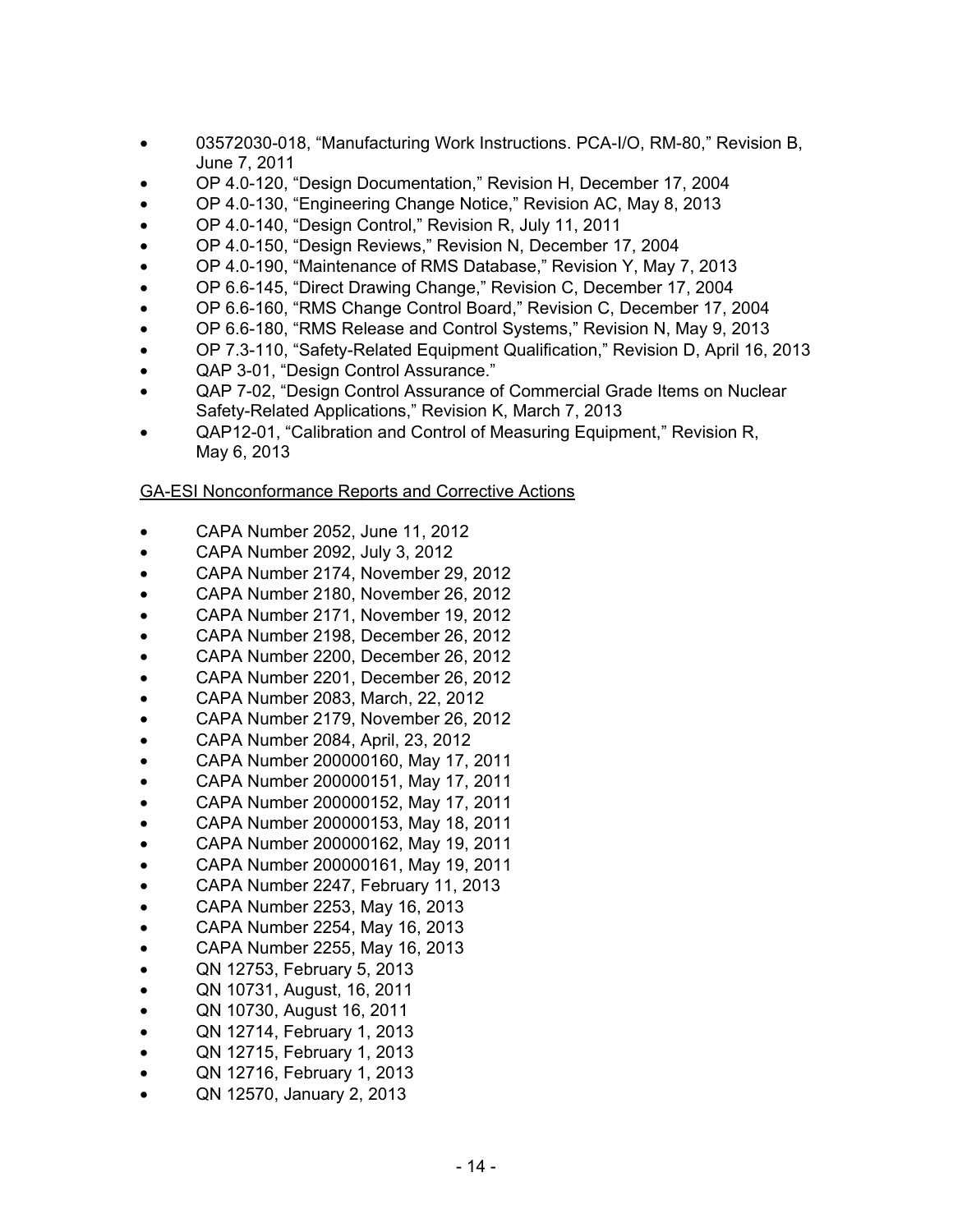- QN 12573, January 4, 2013
- QN 12604, January 8, 2013
- QN 12606, January 8, 2013
- QN 12679, January 23, 2013
- QN 12910, March 11, 2013
- QN 13233, May 7, 2013
- QN 12902, March 5, 2013
- QN 13104, April 18, 2013
- QN 13266, May 13, 2013
- QN 12990, March 25, 2013
- QN 12753, February 5, 2013

In-Process Nonconformance Report

- INR3092-EUT Assembly, dated May 13, 2013
- INR3089, PC ASSY-ADC/DAC, RM-80, dated May 10, 2013

## Drawings

- PL04700930-002, "Detector Assembly, RD-60-HT, PIG," Revision B, December 2, 2011
- 04700930, "Detector Assembly RD-60," Revision C, December 2, 2011, sheets 1–4
- 04700933, "Wiring Diagram, Detector, RD-60," Revision B, December 2, 2011
- PL0357-2030-18, "PCA-I/O, RM-80," Revision B, April 30, 1981
- 0357-2030, "PC ASSY-Input/Output, RM-80," July 17, 1978
- 0357-2032, "Schematic-Input/Output, RM-80," June 25, 1978
- 04644910, Block Diagram, Containment High Range Monitor, Revision B, dated May 7, 2012
- 04644920. Customer Connection Diagram, Containment High Range Monitor, Revision D, dated May 15, 2012
- 04644900, Outline, Containment High Range Monitor, Revision A, dated February 28, 2011
- 04644901, Containment High Range Monitor Assembly, Revision B, dated October 5, 2012

# Miscellaneous Documents

- "10 CFR Part 21 Evaluation Summary for part # 04622005-001, conductive EMI gasket reported to be insulative," dated March 27, 2013
- "10 CFR Part 21 Evaluation Summary for zinc plated Carbon Steel Bolt used in place of Stainless Steel Bolt," dated September 16, 2011
- Document No. S00008008, Issue # 1, RMS, TRIGA, GULF, LYNX, CAPS AND TAP PRODUCTS APPROVED SUPPLIER LIST, dated March 8, 2013
- 04648900, AP1000 Important to Safety Radiation Monitoring System Qualification Plan, Revision B, November 30, 2011
- APP-GW-G1-002, AP1000 Plant Equipment Qualification Methodology, Revision 2
- Institute of Electrical and Electronics Engineers (IEEE) Std 323-1974, "IEEE Standard for Qualifying Class IE Equipment for Nuclear Power Generating Stations," dated February 28, 1974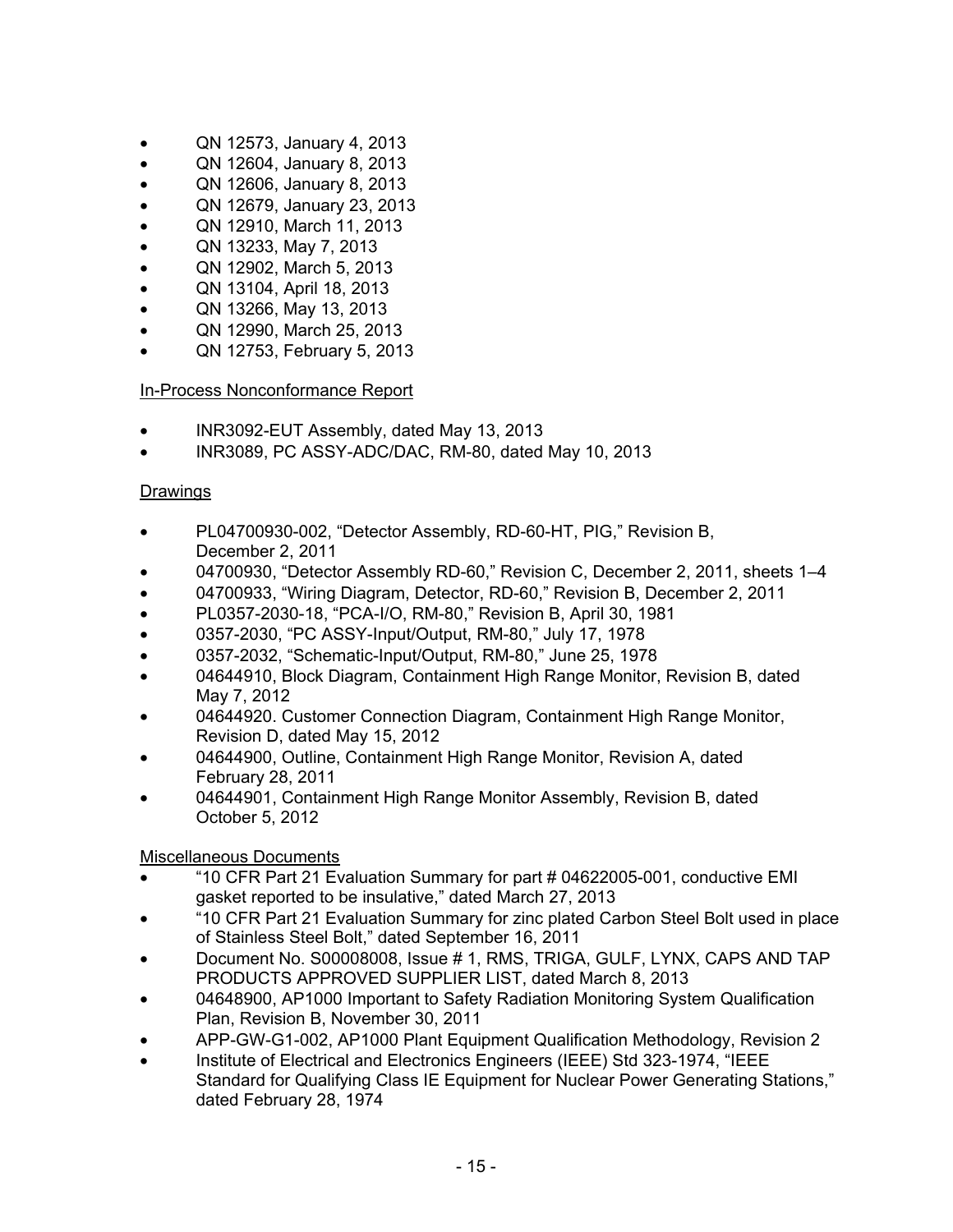- IEEE Standard (Std.) 344-2004, "IEEE Recommended Practice for Seismic Qualification of Class 1E Equipment for Nuclear Power Generating Stations," issued January 2004
- Regulatory Guide (RG) 1.89, "Environmental Qualification of Certain Electric Equipment Important to Safety for Nuclear Power Plants," Revision 1, June 1984
- RG 1.180, "Guidelines for Evaluating Electromagnetic and Radio-Frequency Interference," Revision 1, October 2003
- RG 1.100, "Seismic Qualification of Electrical and Active Mechanical Equipment and Functional Qualification of Active Mechanical Equipment for Nuclear Power Plants," Revision 3, October 2009
- MIL-STD-461E, "Requirements for the Control of Electromagnetic Interference Characteristics of Subsystems and Equipment," U.S. Department of Defense, August 20, 1999

## Production Order Packages

- Order # 30009409, Material # 04700930-002, Detector Assembly RD-60-HT PIG, RMS System, dated April 26, 2013
- Order # 30009222, Material # 03572030-018, PCA-I/O, RM-80, RMS System, April 5, 2013

## Certificates of Calibration

- Report No. 9132798, Hygro-thermometer clock, Revision 0, dated April 9, 2013
- Report No. 91329470, Thermal Profiler, Revision 0, dated May 2, 2013

# Engineering Change Notice (ECN)

- ECN 400003601, AP1000 RMS, dated March 27, 2013
- ECN 400003577, AP1000 RMS, dated January 21, 2013
- ECN 400003147, AP1000 RMS, dated October 8, 2012

### Manufacturing Instructions

- 04644990, "Equipment Under Test (EUT) Assembly, Containment High Range Monitor," Revision A, dated October 16, 2012
- 04644901-001, "Containment High Range Monitor Assembly," Revision B, dated August 11, 2011

### Procurement and System Specifications

- APP-RMS-GP-001, AP1000 Radiation Monitoring System Procurement Specification, Revision 0, November 2009
- APP-RMS-J7-001, AP1000 Radiation Monitoring System Specification Document, Revision 3, November 2010
- 04644901-CRS, Configuration Requirement Specification, Containment High Range Monitor, Revision A, dated February 17, 2012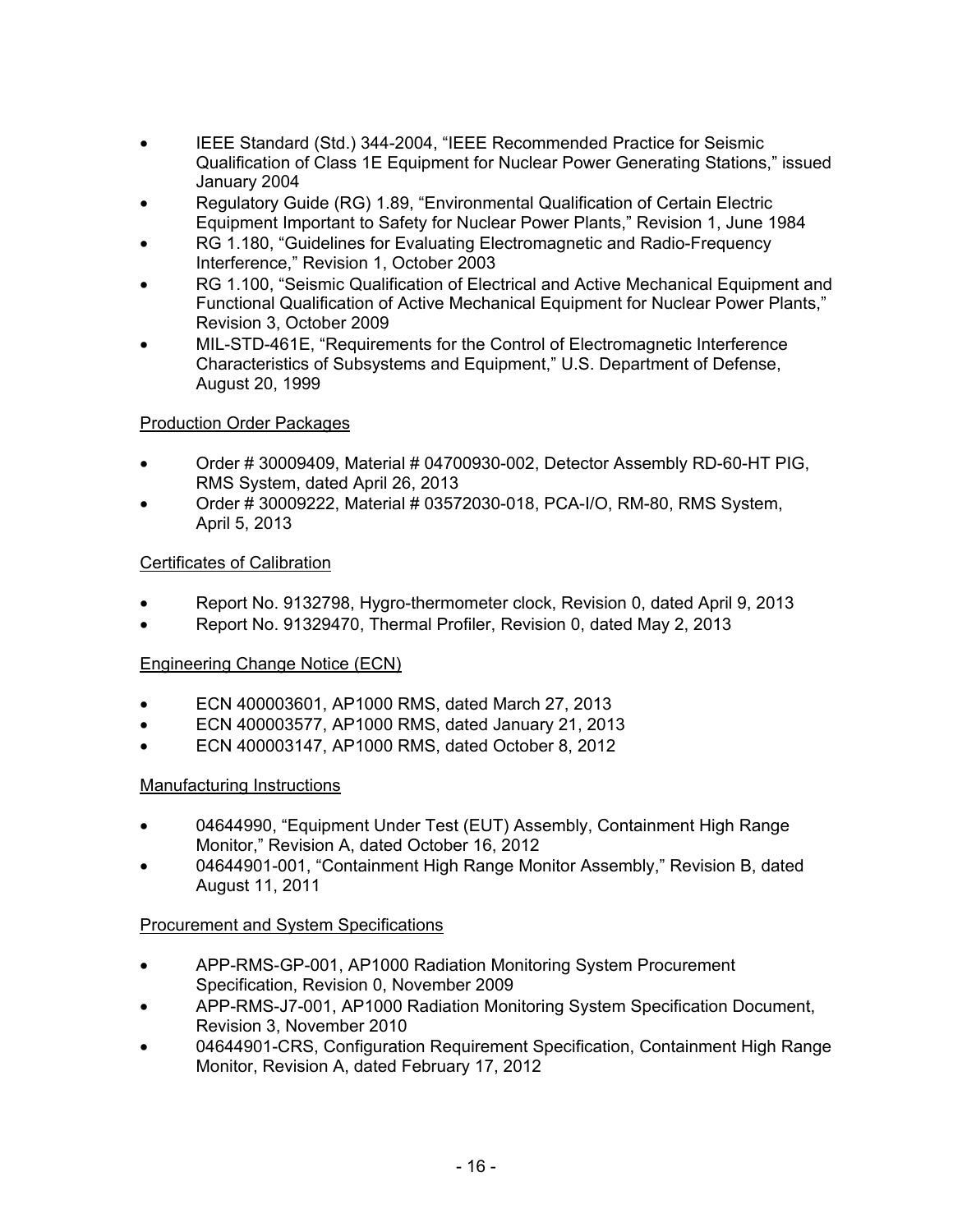# Supplier Surveys (M&TE)

- Anmar Metrology, Audit No. 09:5011, dated April 7, 2009
- Commercial Grade Survey Plan, Anmar Metrology, Inc., dated February 15, 2013
- Quality Assurance Audit Checklist, Audit No. 13-102746, Anmar Metrology, dated February 19, 2013

## Test Procedure

- 04644901-1EC, Engineering Checkout Procedure (ECP) Containment High Range Monitor, Revision B, dated February 16, 2012
- 04718902, Containment High Range Monitor Electromagnetic Compatibility Test Procedure, Revision B, dated December 4, 2012
- 04718904, Containment High Range Monitor Seismic Test Procedure, Revision X3, dated March 29, 2013

# Purchase Orders

- PO 300005763, Containment High Range Monitor Assembly, dated on July 5, 2012
- PO 4200007382 from GA-ESI to Senior Operations for metal bellows pumps dated on October 4, 2012
- PO 4200006348 from GA-ESI to GE-Reuter Strokes for gamma ion chamber dated on September 21, 2012
- PO 4200006860 from GA-ESI to GE-Reuter Strokes for gamma ion chamber dated on September 21, 2012
- PO 4200005943 from GA-ESI to Feeger Lucas Wolfe, Inc., for 30–0 Hg Vac gauge dated on May 22, 2012
- PO 4200005943 from GA-ESI to Feeger Lucas Wolfe, Inc., for 0–30 psi gauge dated on May 22, 2012
- PO 4200008211 from GA-ESI to Fastenal Company for washer dated on April 4, 2013
- PO 4200007569 from GA-ESI to Eckert & Ziegler Isotope Products for Beta S+D 35mm D Active Area dated on October 22, 2012

# Commercial Grade Dedication Packages

- Metal bellows pumps, PO 4200007382, material number 04643101-001, supplied by Senior Operations
- Gamma ion chamber, PO 4200006348/0010, material number 50010432-001, supplied by GE-Reuter Strokes
- Gamma ion chamber, PO 4200006860/0010, material number 50010432-001, supplied by GE-Reuter Strokes
- Pressure gauge (30–0 Hg Vac), PO 4200005943/0030, material number 03587002-059, supplied by Feeger Lucas Wolfe
- Pressure gauge (0–30 psi), PO 4200006128/0010 material number 03587002-058, supplied by Feeger Lucas Wolfe, Inc.
- Washer, PO 4200008211, material number 50005197-001, supplied by Fastenal Company